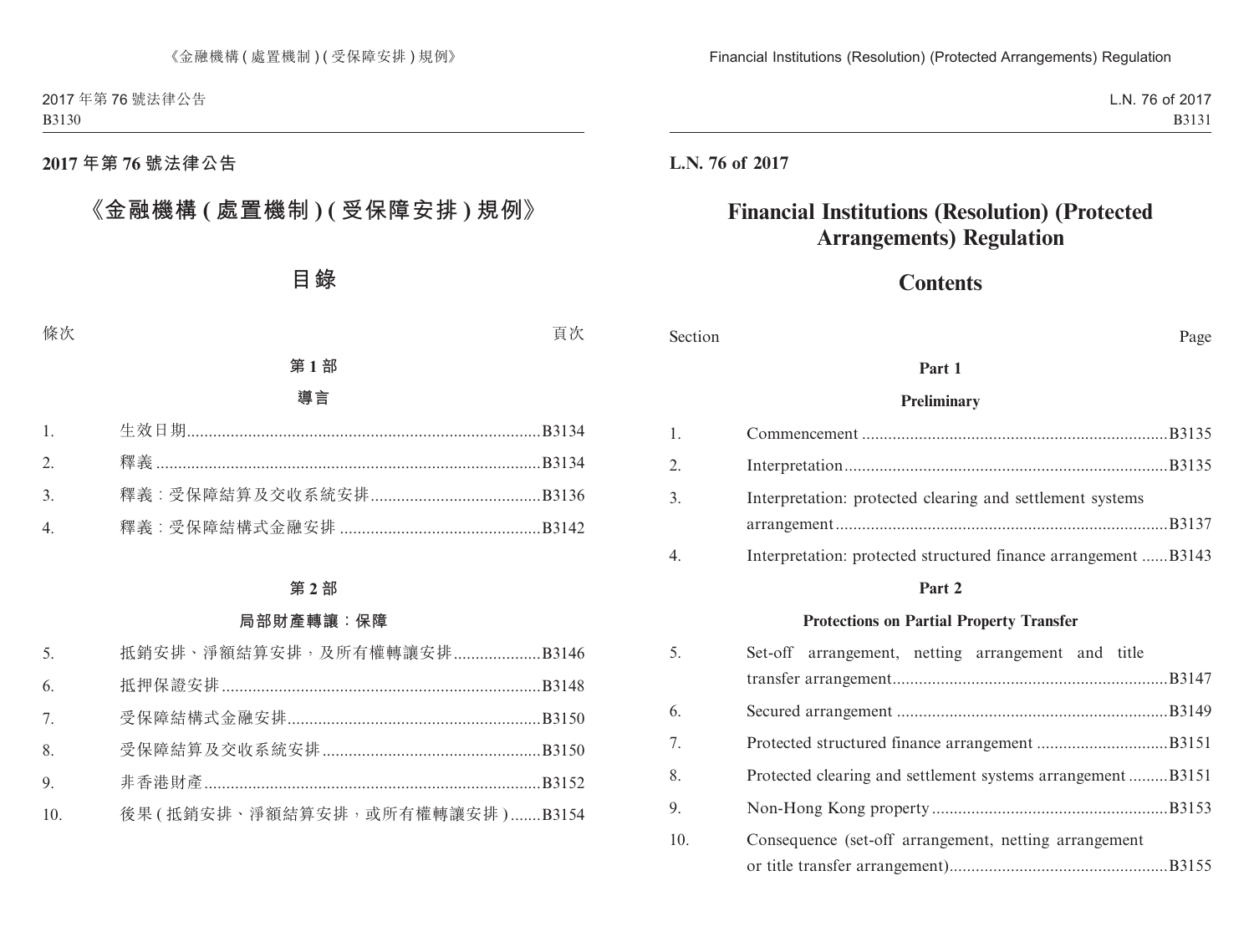《金融機構 (處置機制) (受保障安排) 規例》

2017 年第 76 號法律公告 B3132

| 條次 | 頁次                          |
|----|-----------------------------|
|    | 後果(抵押保證安排,或受保障結構式金融安排)B3154 |
|    |                             |

### **第 3 部**

### **內部財務重整:保障**

| 13. |                           |  |
|-----|---------------------------|--|
| 14. | 抵銷安排、淨額結算安排,及所有權轉讓安排B3166 |  |
| 15. |                           |  |
| 附表  |                           |  |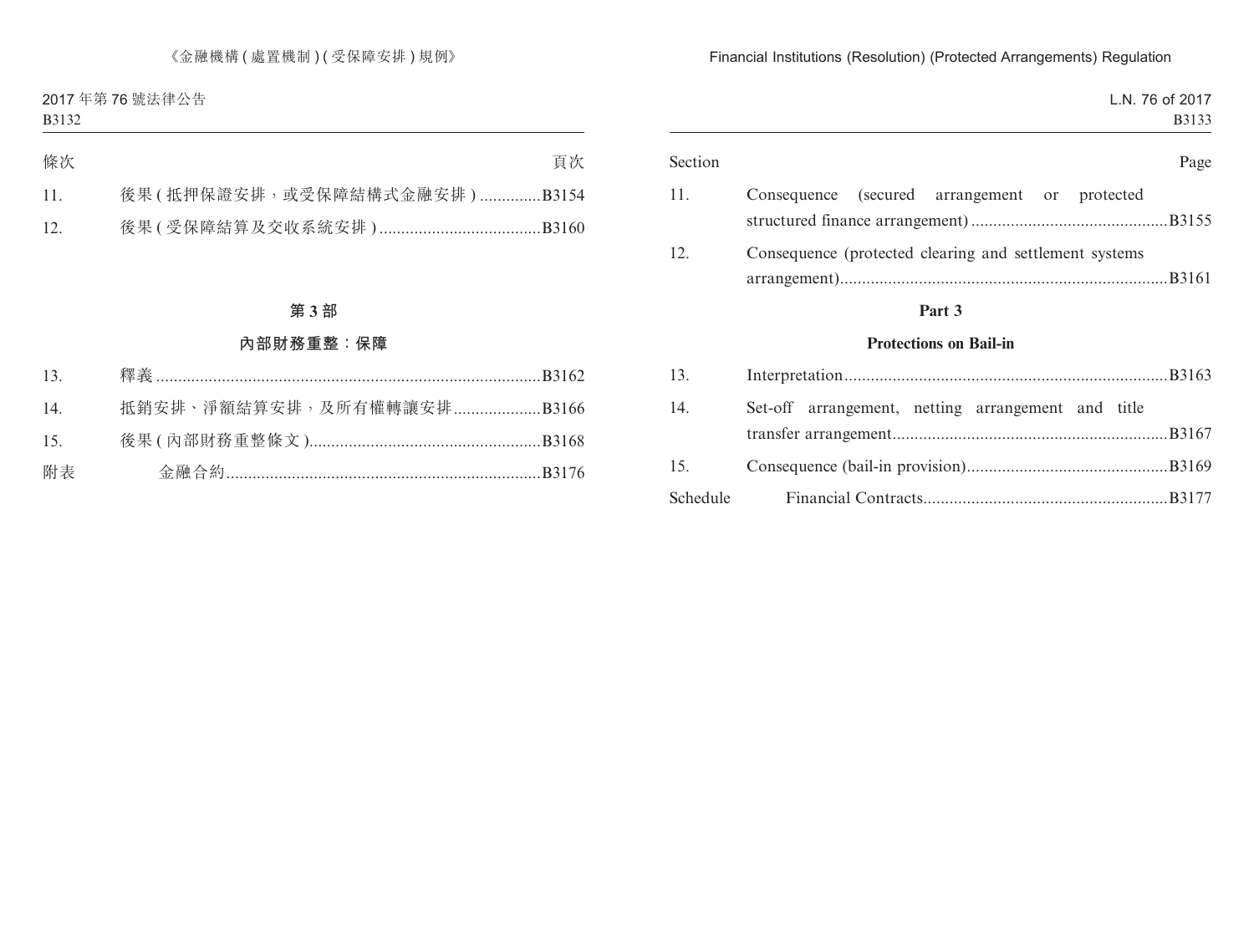第 1 部 第 1 條

## **《金融機構 ( 處置機制 ) ( 受保障安排 ) 規例》**

( 由財經事務及庫務局局長根據《金融機構 ( 處置機制 ) 條例》( 第 628 章 ) 第 75(1) 條訂立 )

### **第 1 部**

# **導言**

### **1. 生效日期**

本規例自《金融機構 ( 處置機制 ) 條例》( 第 628 章 ) 第 5 部開 始實施的日期起實施。

**2. 釋義**

(1) 在本規例中——

**可轉讓證券** (transferable securities) 指——

- (a) 公司股份或等同的證券,或該類股份或證券的相關 預託證券;
- (b) 債券或其他形式的債務票據,或該類債券或票據的 相關預託證券;或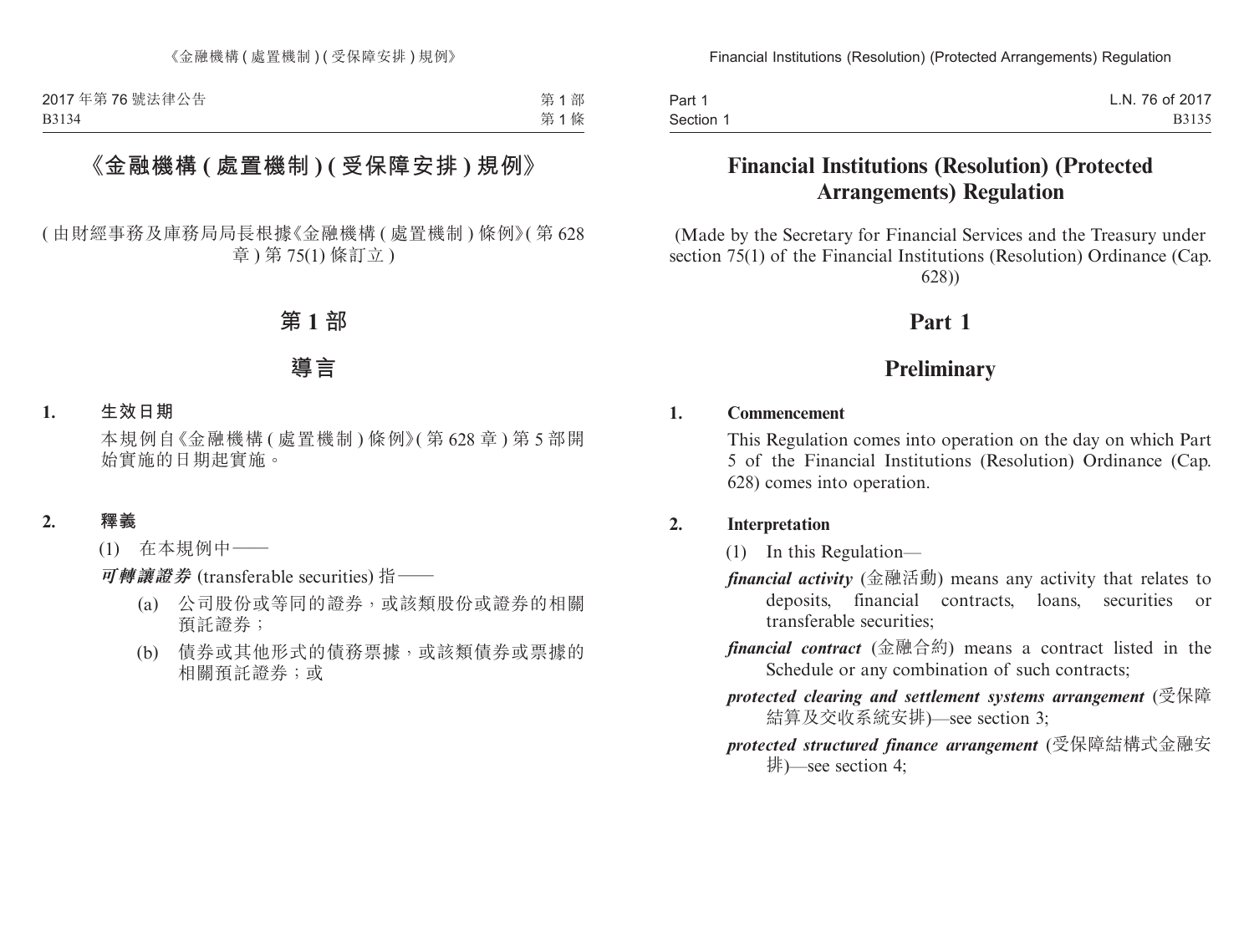《金融機構 ( 處置機制 ) ( 受保障安排 ) 規例》

2017 年第 76 號法律公告 B3136

第 1 部 第 3 條

# (c) 符合以下描述的其他金融工具——

- (i) 該工具賦予一項權利,以取得或出售 (a) 或 (b) 段所述的任何可轉讓證券;或
- (ii) 該工具引起某項現金交收,而且,根據該工 具,部分或全部回報或結欠金額 ( 或部分或全 部回報兼結欠金額),是參照以下事物而釐定 的:(a) 或 (b) 段所述的任何可轉讓證券、貨幣 ( 不論是香港貨幣或任何其他貨幣 )、利率或 收益率、商品、指數,或其他在金融市場中交 易或可在金融市場流轉的計量單位;
- **受保障結構式金融安排** (protected structured finance arrangement)——參閱第 4 條;
- **受保障結算及交收系統安排** (protected clearing and settlement systems arrangement)——參閱第 3 條;
- **金融合約** (financial contract) 指附表所列的合約,或該類合約 任何組合;
- **金融活動** (financial activity) 指關乎存款、金融合約、貸款、 證券或可轉讓證券的活動。
- (2) 在本規例中使用的字眼及詞句,如已在本條例第 74 條 中,為施行本條例第 5 部第 1 分部第 7 次分部而界定, 則其涵義與其在該次分部中的涵義相同。

### **3. 釋義︰受保障結算及交收系統安排**

(1) 在本規例中——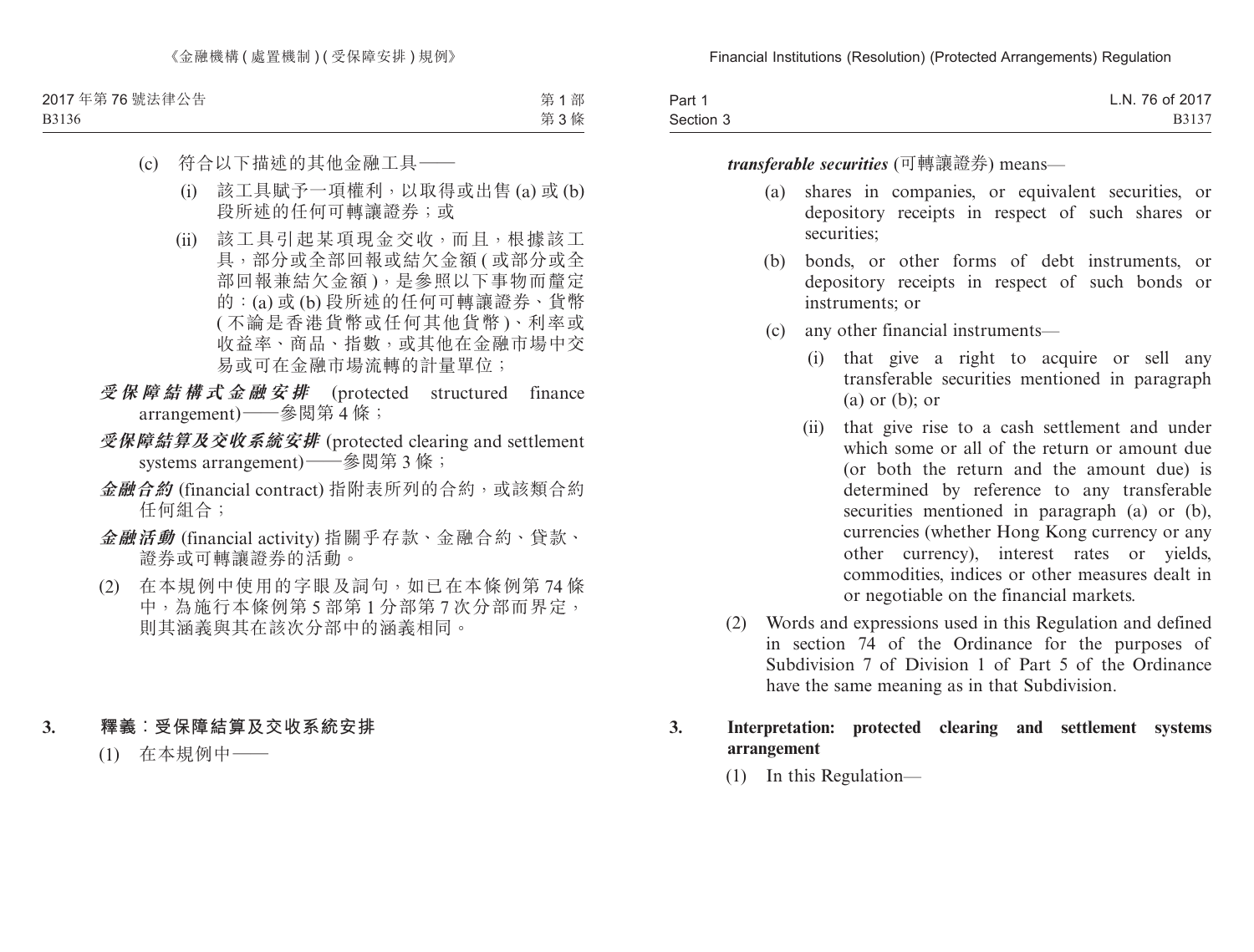B3138

第 1 部 第 3 條

**受保障結算及交收系統安排** (protected clearing and settlement systems arrangement) 的涵義如下:凡某些規則及指示, 關乎參與指定結算及交收系統內的交易結算及交收,或 關乎參與認可結算所內的交易結算及交收,而某項指明 安排受該等規則及指示規管,該項安排即屬**受保障結算 及交收系統安排**;

**指明安排** (specified arrangement)

- (a) 就指定結算及交收系統而言,指——
	- (i) 轉撥指令;
	- (ii) 藉或根據轉撥指令而作出的財產產權處置;
	- (iii) 該系統的違責處理安排;
	- (iv) 該系統在轉撥指令 ( 並非根據該系統的違責處 理安排而處理者)的交收方面的運作規則;或
	- (v) 符合以下描述的合約:訂立該合約的目的,是 變現關於參與該系統的附屬抵押品,而變現的 方式,並非根據該系統的違責處理安排,變現 抵押品;及
- (b) 就認可結算所而言,指——
	- (i) 市場合約;
	- (ii) 該結算所的規章 ( 關於市場合約交收者 );
	- (iii) 根據第 (ii) 節所述規章而進行的程序,或根據 該等規章而採取的其他行動;
	- (iv) 市場押記;
	- (v) 提供市場抵押品;
	- (vi) 該結算所的違責處理規則;或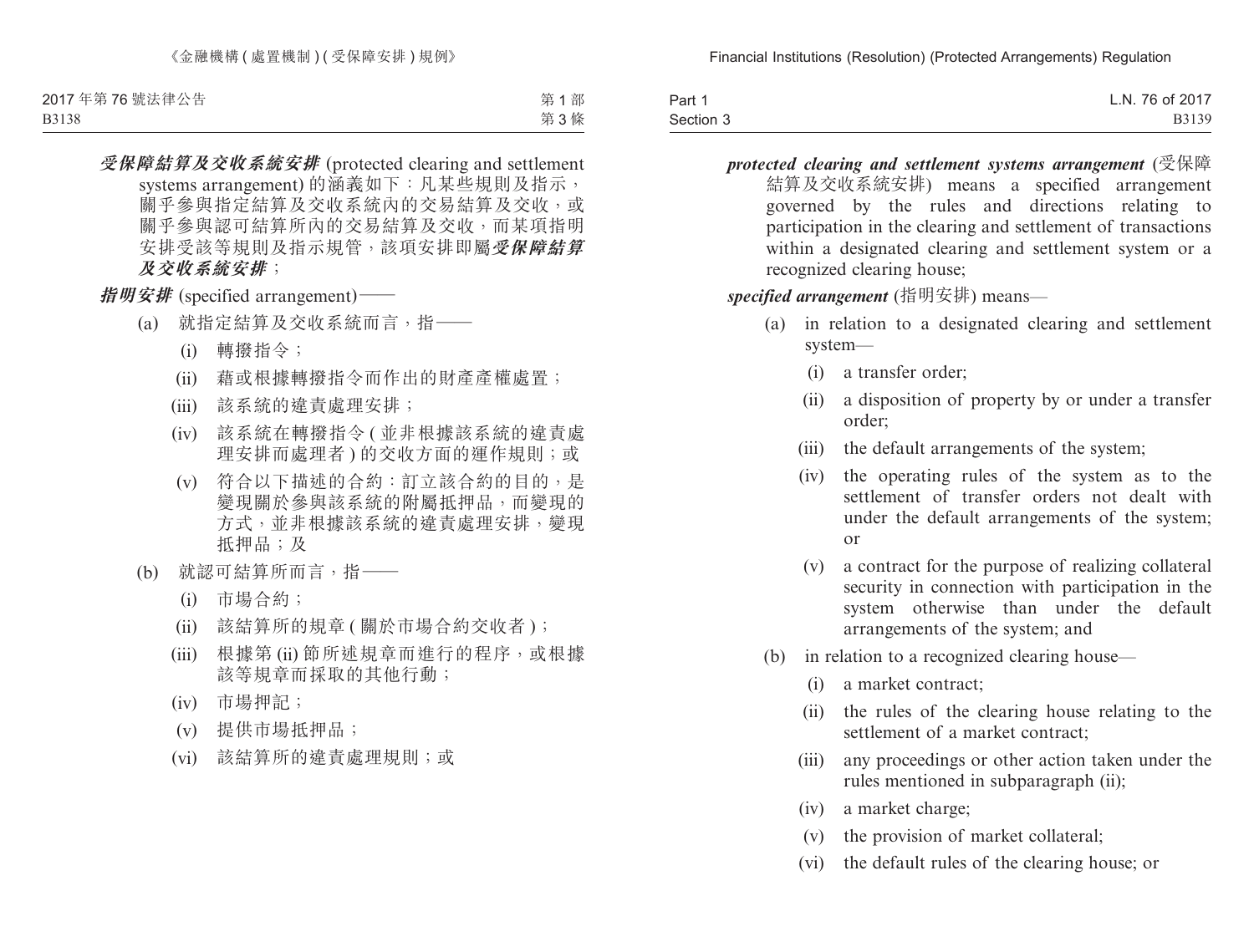《金融機構 ( 處置機制 ) ( 受保障安排 ) 規例》

2017 年第 76 號法律公告 B3140

第 1 部

第 3 條

(vii) 違責處理程序。

- (2) 在第 (1) 款中**指明安排**的定義中——
- **市場合約** (market contract) 指《證券及期貨條例》( 第 571 章 ) 附表 1 第 1 部第 1 條中**市場合約**的定義的 (a) 或 (b) 段所 指的市場合約;
- **市場押記** (market charge) 的 涵 義 與《證 券 及 期 貨 條 例》( 第 571 章 ) 第 III 部第 3 分部中該詞的涵義相同;
- **市場抵押品** (market collateral) 的涵義與《證券及期貨條例》( 第 571 章 ) 第 III 部第 3 分部中該詞的涵義相同;
- **交收** (settlement) 的涵義就市場合約而言,與《證券及期貨條 例》(第 571 章) 第 III 部第 3 分部中該詞的涵義相同;
- **附屬抵押品** (collateral security) 具有《支付系統及儲值支付工 具條例》( 第 584 章 ) 第 2 條所給予的涵義;
- **財產產權處置** (disposition of property) 具有《支付系統及儲值 支付工具條例》( 第 584 章 ) 第 2 條所給予的涵義;
- **規章** (rules) 就認可結算所而言,指《證券及期貨條例》( 第 571 章 ) 附表 1 第 1 部第 1 條中**規章** 的定義的 (b) 段就認 可結算所而界定的規章;
- **運作規則** (operating rules) 具有《支付系統及儲值支付工具條 例》( 第 584 章 ) 第 2 條所給予的涵義;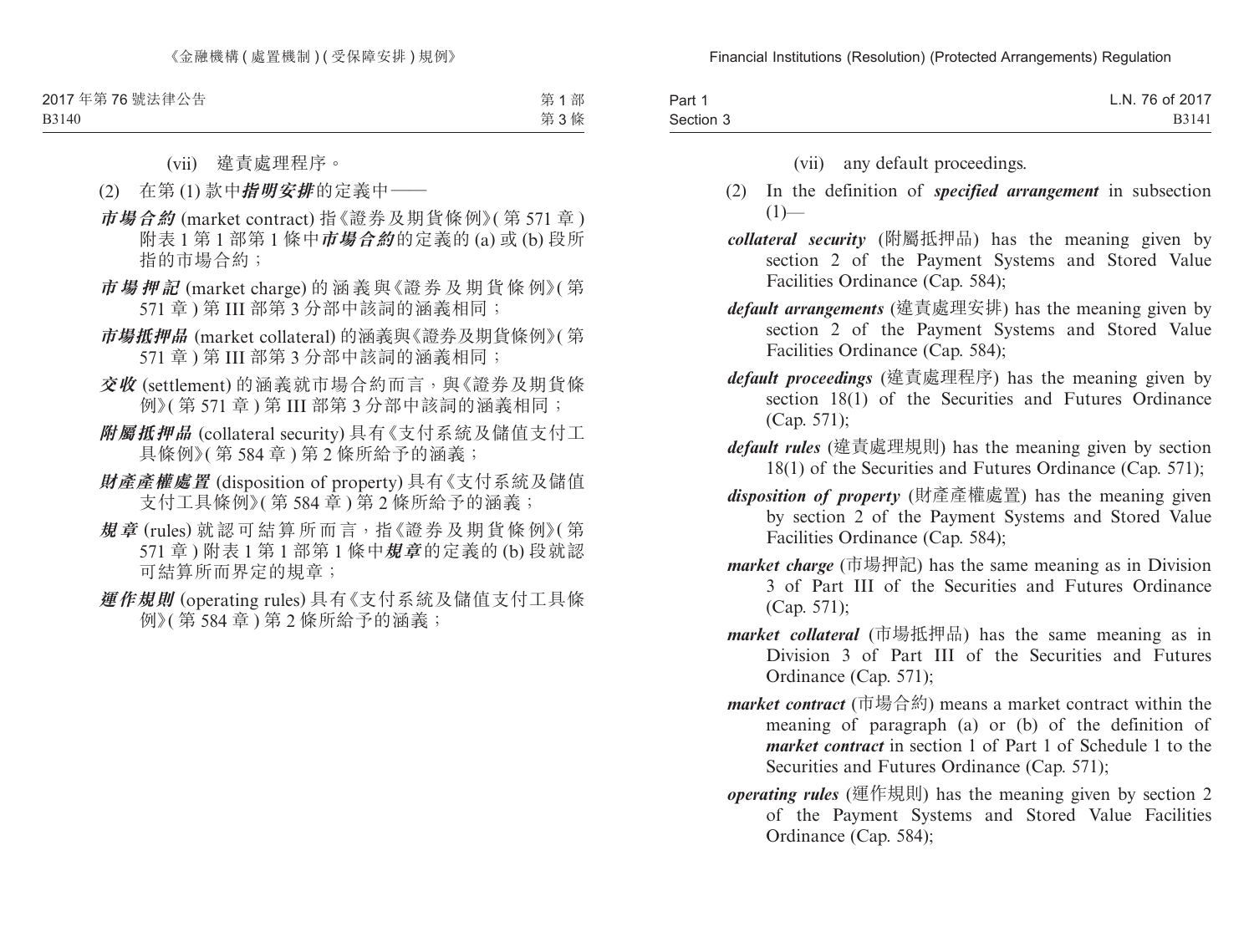> **違責處理安排** (default arrangements) 具有《支付系統及儲值 支付工具條例》( 第 584 章 ) 第 2 條所給予的涵義;

第 1 部 第 4 條

- **違責處理規則** (default rules)具有《證券及期貨條例》(第571章) 第 18(1) 條所給予的涵義;
- **違責處理程序** (default proceedings) 具有《證券及期貨條例》( 第 571 章 ) 第 18(1) 條所給予的涵義;
- **轉撥指令** (transfer order) 具有《支付系統及儲值支付工具條例》 ( 第 584 章 ) 第 2 條所給予的涵義。

### **4. 釋義︰受保障結構式金融安排**

- (1) 在本規例中——
- **受保障結構式金融安排** (protected structured finance arrangement) 的涵義如下一
	- (a) 凡在某項證券化中,有關基礎資產在法律上的擁有 權及實益擁有權,已從發起人的資產負債表完全轉 移,該項證券化即屬**受保障結構式金融安排**;或
	- (b) 凡在某項證券化中,基礎風險承擔的參照組合的信 用風險,透過使用信用保障,完全或局部轉移,而 該信用保障是提供予留在發起人的資產負債表內的 基礎風險承擔的,該項證券化即屬**受保障結構式金 融安排**。
- (2) 就第 (1) 款中**受保障結構式金融安排**的定義的 (a) 段而言, 發起人在結構中擔當的角色,須視為屬受保障結構式金 融安排的一部分的負債。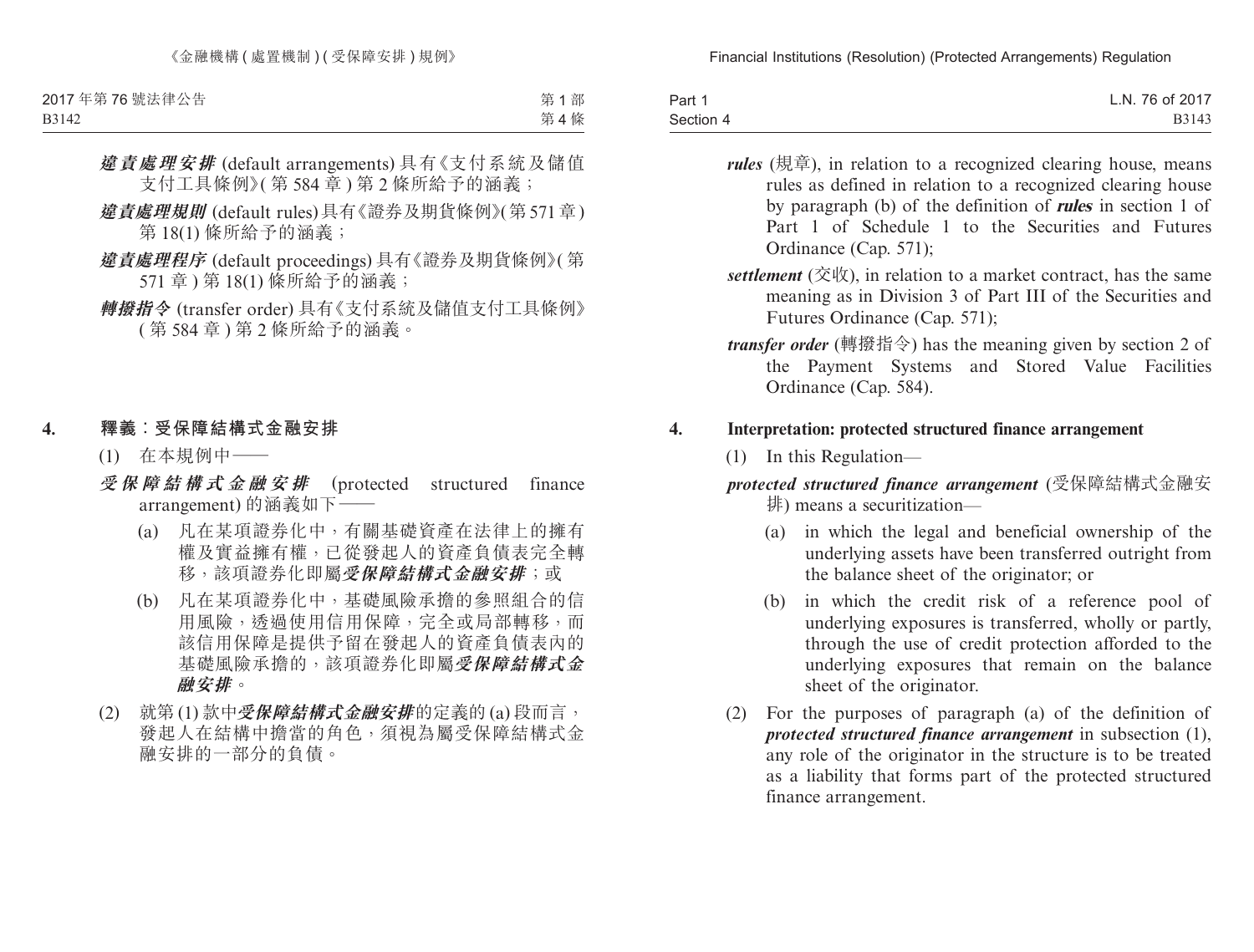第 1 部 第 4 條

- (3) 就第 (1) 款中**受保障結構式金融安排**的定義的 (b) 段而言, 除非一項抵押權益,是附加於獲充分識別或可予充分識 別的特定資產,否則該權益不得視為屬受保障結構式金 融安排的一部分的權利。
- (4) 就第 (1) 款中**受保障結構式金融安排** 的定義的 (a) 及 (b) 段而言,如發起人、發行人、受託人、服務者、現金管 理人或掉期及信用保障對手方之間的雙向關係,與——
	- (a) 有關基礎資產;及
	- (b) 將動用該等資產所產生的收益,向票據 ( 在有關證 券化中由發行人發行者)的持有人作出的付款,

有直接聯繫,而某些協議構成一項證券化結構,且該結 構涵蓋上述雙向關係,該等協議即須視為屬受保障結構 式金融安排的一部分。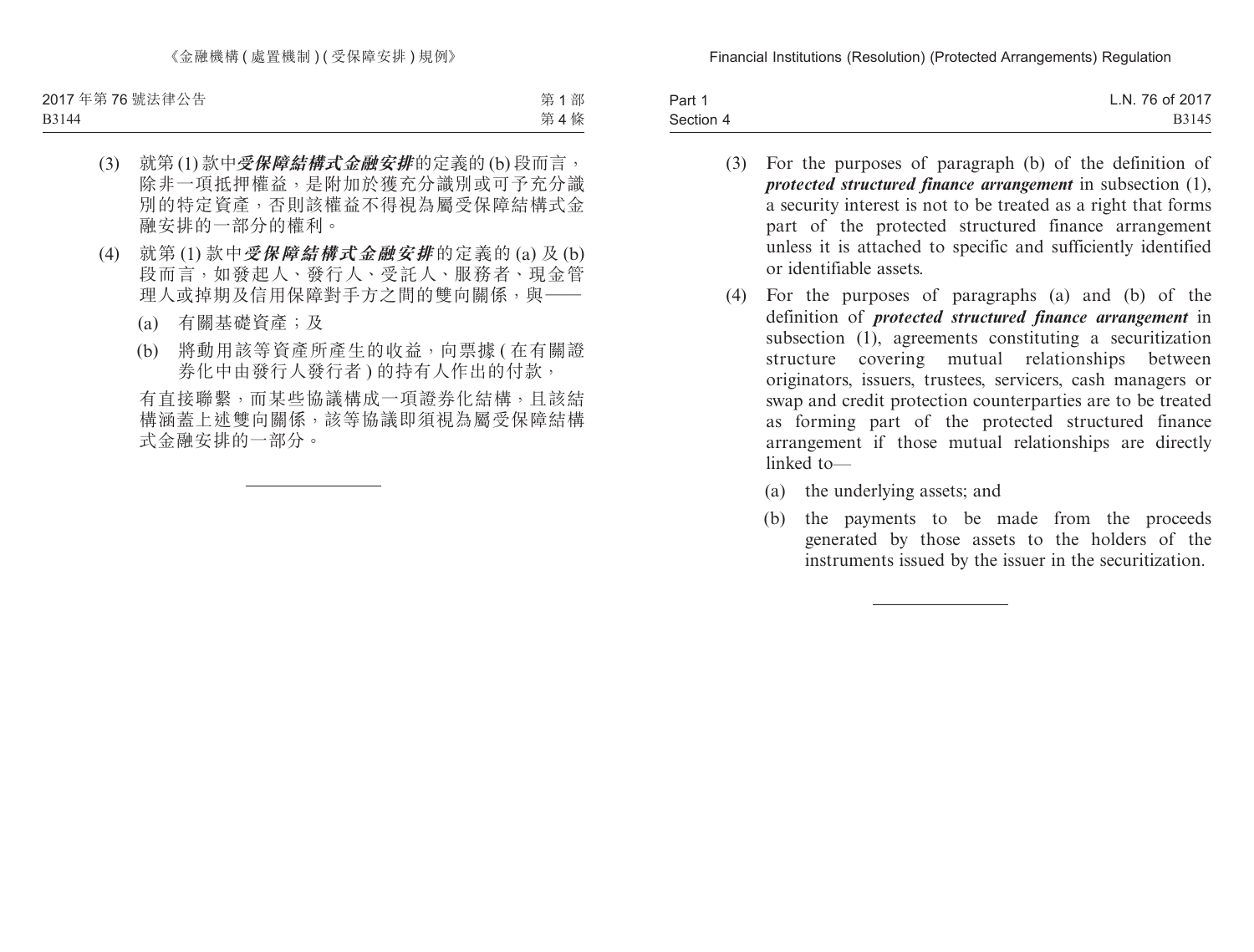第 2 部 第 5 條

# **第 2 部**

### **局部財產轉讓:保障**

### **5. 抵銷安排、淨額結算安排,及所有權轉讓安排**

- (1) 凡處置機制當局就某實體 (**出讓人** ) 訂立受規管第 5 部 文書,而出讓人與某人 (**另一人** ) 所訂立的抵銷安排、 淨額結算安排或所有權轉讓安排之下的任何權利及負債, 藉著該文書轉讓,且出現有關情況,則該當局在訂立該 文書時,須力求將該等權利及負債全部轉讓,而非只轉 讓其中部分。上述有關情況, 指-
	- (a) 該項安排是以書面記錄的,或有其他形式的書面憑 證;
	- (b) 出讓人或另一人其中一方,有權抵銷該項安排下的 權利或負債,或有權以淨額計算該等權利或負債;
	- (c) 該項安排並無條文具以下效力:准許非違責對手 方,即使在違責方是淨額債權人的情況下,亦不向 該違責方付款 ( 或只向該違責方支付有限的款項 ); 及
	- (d) 該等權利或負債是由該項安排產生的,而且第 (2) 款並無豁除該等權利或負債。
- (2) 就第 (1)(d) 款而言,任何權利及負債如符合以下其中一 項描述,即被豁除一
	- (a) 關乎存於出讓人的存款;
	- (b) 關乎某些資產,而該等資產的形式,是存款人欠出 讓人的應收賬目 ( 不包括就金融合約而欠的應收賬 目 );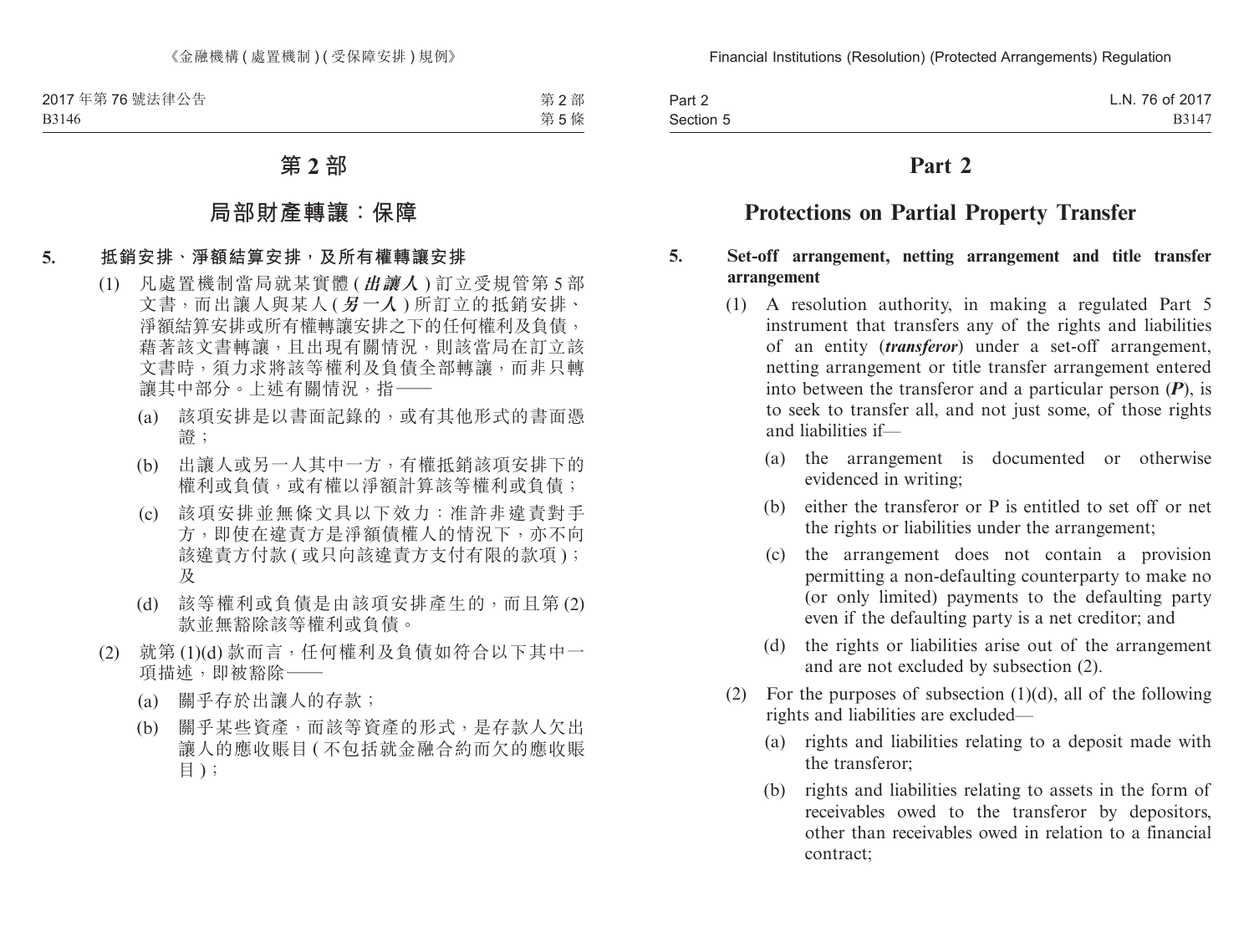《金融機構 ( 處置機制 ) ( 受保障安排 ) 規例》

2017 年第 76 號法律公告 B3148

第 2 部 第 6 條

- (c) 關乎後償債項;
- (d) 關乎可轉讓證券,但符合以下描述的權利及負債除 外:有明文將該等權利及負債,識別為抵銷安排、 淨額結算安排或所有權轉讓安排下的交易的標的事 宜,而該項安排,是以書面記錄的,或有其他形式 的書面憑證;
- (e) 根據合約產生,而該合約是由出讓人 ( 或代出讓人 ) 在進行金融活動的過程以外訂立的;
- (f) 在進行金融活動的相關情況下產生,而且關乎損害 賠償申索、損害賠償裁決或彌償申索。

#### **6. 抵押保證安排**

- (1) 凡處置機制當局訂立受規管第 5 部文書,而該文書將某 實體 (**出讓人** ) 的資產或權利轉讓,且根據某抵押保證 安排,某負債是以該等資產或權利抵押的,則——
	- (a) 除非該負債以及有關抵押的利益,亦根據該文書轉 讓,否則該當局在訂立該文書時,須力求不將該等 資產或權利轉讓;
	- (b) 除非該負債亦根據該文書轉讓,否則該當局在訂立 該文書時,須力求不將該項抵押的利益轉讓;及
	- (c) 除非該項抵押的利益亦根據該文書轉讓,否則該當 局在訂立該文書時,須力求不將該負債轉讓。
- (2) 不論是否屬以下情況,第 (1)款仍適用一
	- (a) 有關負債,是以出讓人全部或接近全部的資產或權 利抵押的;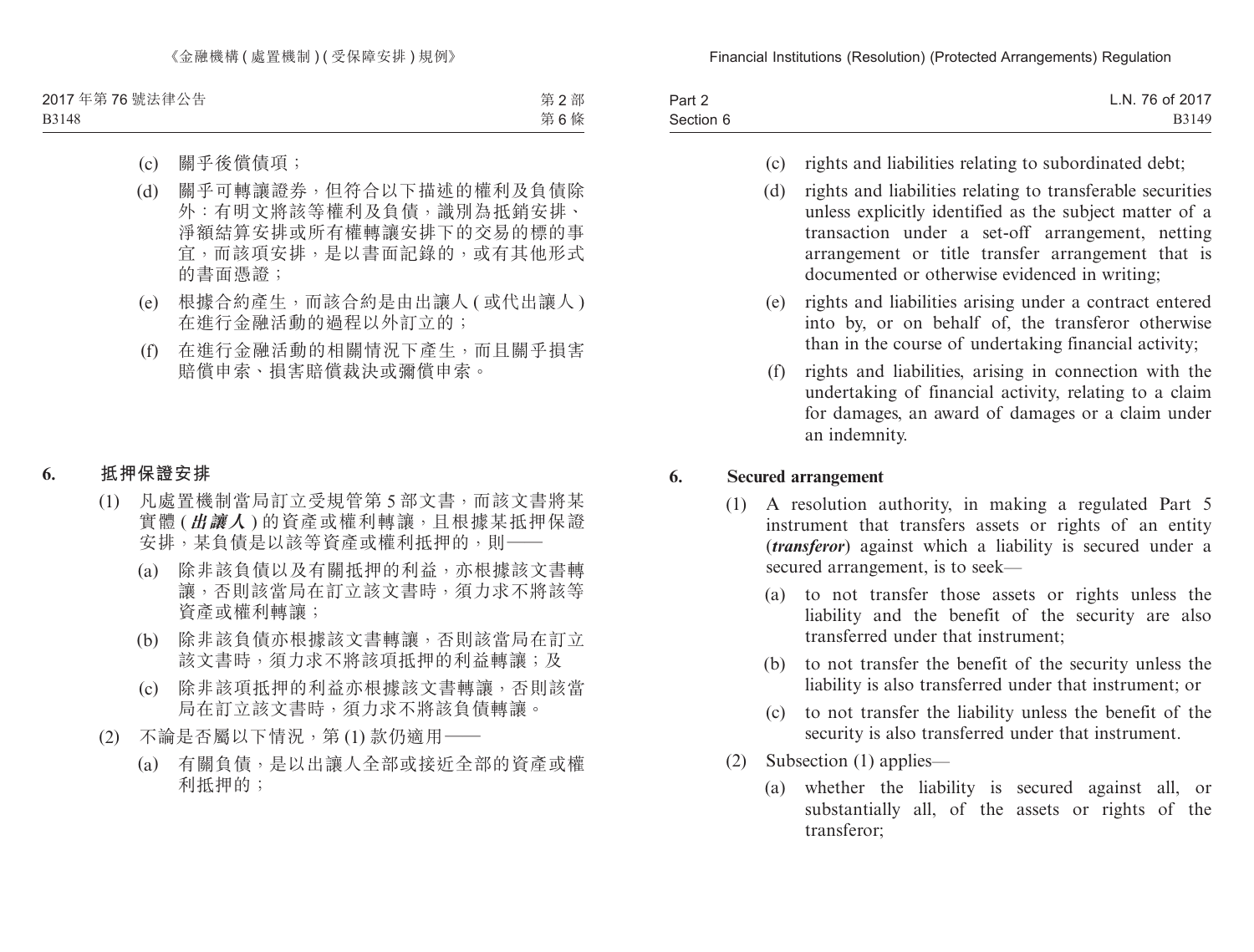第 2 部 第 7 條

- (b) 有關負債,是以指明的資產或權利抵押的;或
- (c) 用以抵押有關負債的資產或權利,並非由欠有關債 務的人所擁有。
- (3) 凡 任 何 安 排,是 在 違 反《銀 行 業 條 例》( 第 155 章 ) 第 119A(2) 條的情況下訂立的,或是在違反由任何成文法 則 ( 或根據任何成文法則 ) 施加的其他限制的情況下訂 立的,第 (1) 款即不適用於該項安排。
- **7. 受保障結構式金融安排**
	- (1) 凡處置機制當局訂立受規管第 5 部文書,而該文書將某 實體 (**出讓人** ) 的資產、權利及負債轉讓,且該等資產、 權利及負債構成受保障結構式金融安排,或屬該項安排 的一部分,則該當局在訂立該文書時,須力求將該等資 產、權利及負債全部轉讓,而非只轉讓其中部分。
	- (2) 凡任何資產、權利及負債,關乎存於出讓人的存款,第 (1) 款即不適用於該等資產、權利及負債。

### **8. 受保障結算及交收系統安排**

(1) 凡處置機制當局訂立受規管第 5 部文書,而該文書將某 實體的資產、權利及負債轉讓,且該等資產、權利及負 債屬某受保障結算及交收系統安排的一部分,則該當局 在訂立該文書時,須在有關情況適用的範圍內,力求將 該等資產、權利及負債全部轉讓,而非只轉讓其中部分。 上述有關情況,指假若沒有如上述般轉讓該等資產、權 利及負債,該項安排的運作,便會受干擾。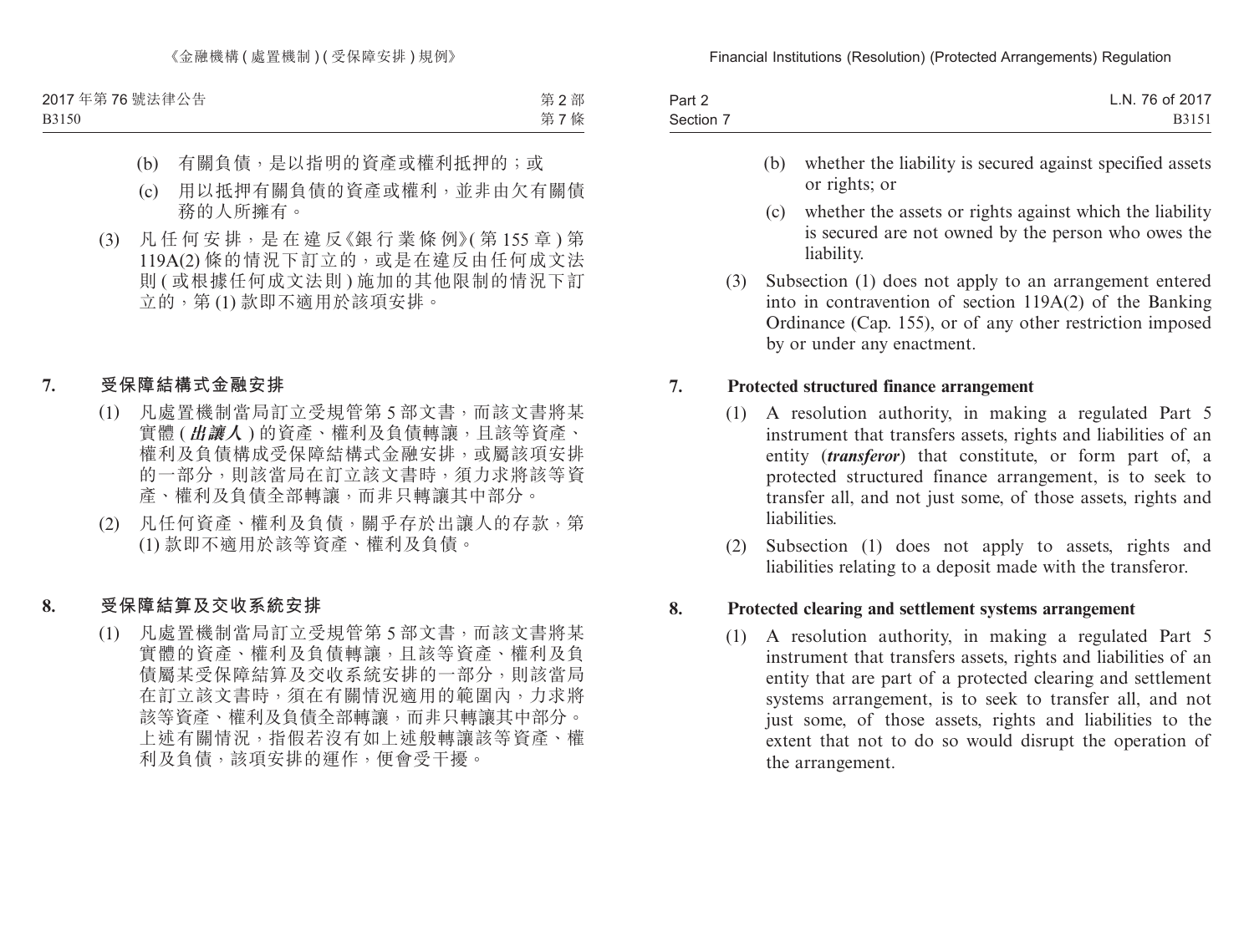B3152

第 2 部 第 9 條

# (2) 在不局限受保障結算及交收系統安排的運作可受干擾的 方式的前提下, 就第(1) 款而言, 凡干擾以下任何一項, 即會干擾該項安排的運作——

- (a) 關乎以下交易的付款及交付義務:透過指定結算及 交收系統結算和交收的交易,或透過認可結算所結 算和交收的交易;
- (b) 關於指定結算及交收系統的交收終局性規則,或關 於認可結算所的交收終局性規則;
- (c) 關於以下程序的規則:參與者在與指定結算及交收 系統相關的情況下違責時,或在與認可結算所相關 的情況下違責時,須遵循的程序。

### **9. 非香港財產**

- (1) 凡任何受規管第 5 部文書,看來是轉讓有關安排之下的 資產、權利或負債,則本條適用於該文書。上述有關安 排,指抵銷安排、淨額結算安排、所有權轉讓安排、抵 押保證安排或受保障結構式金融安排。
- (2) 有關文書須視為已在與第 5(1)、6(1) 或 7(1) 條 ( 視情況 所需而定 ) 規定處置機制當局在訂立該文書時力求做到 或力求不做的事相符的情況下,有效轉讓有關資產、權 利或負債,即使存在以下可能性亦然——
	- (a) 有任何該等資產、權利或負債,是由非香港法律規 管的;及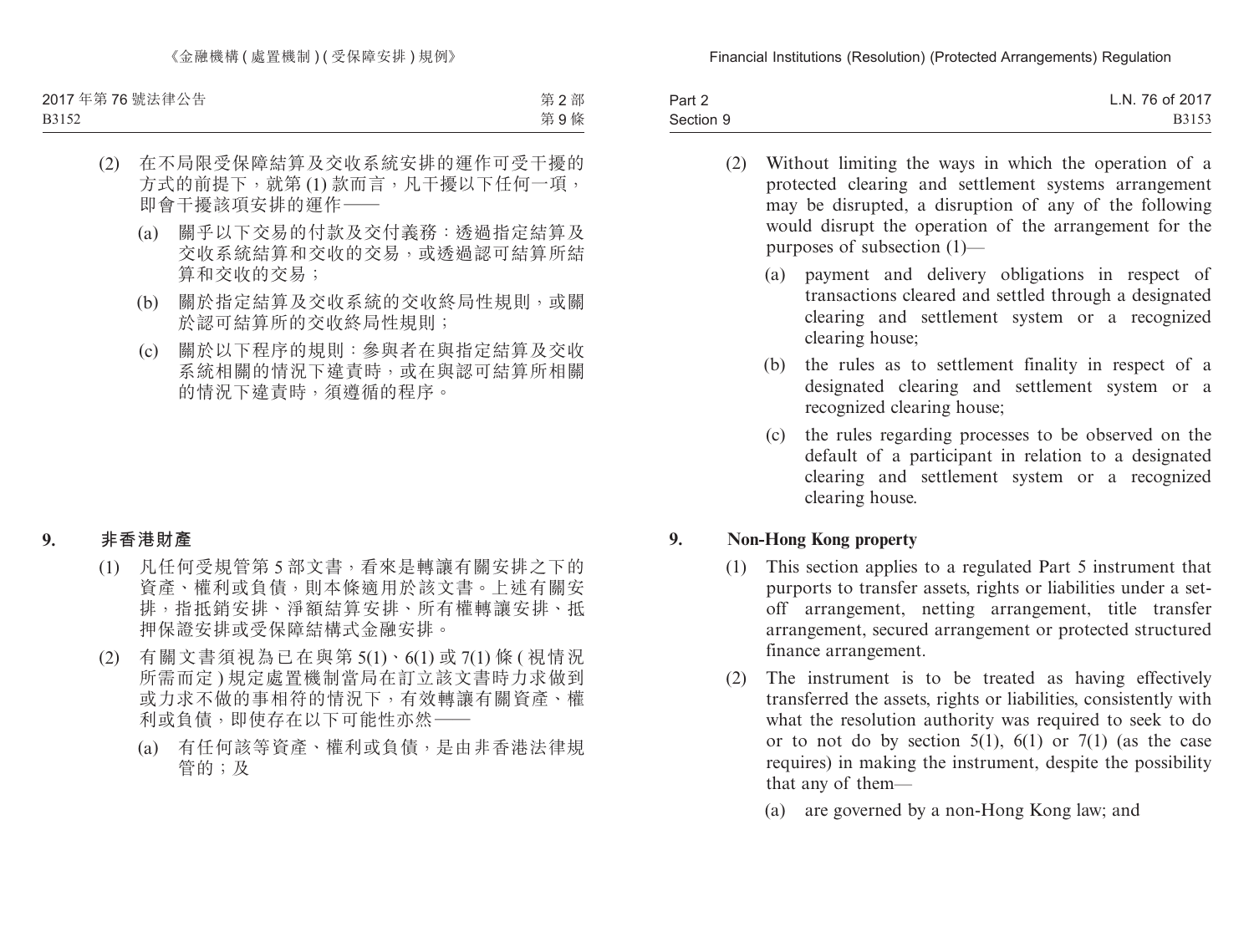第 2 部 第 10 條

(b) 儘管有本條例附表 4 第 13 條的規定,根據相關的 非香港司法管轄區的法律,有任何該等資產、權利 或負債,可能未由該文書有效轉讓。

### **10. 後果 ( 抵銷安排、淨額結算安排,或所有權轉讓安排 )**

凡任何轉讓,是在與第 5(1) 條規定處置機制當局在訂立受規 管第 5 部文書時力求做到的事不符的情況下,藉該條所述的 受規管第 5 部文書而達成的,則該條提述的另一人行使根據 抵銷安排、淨額結算安排或所有權轉讓安排抵銷權利或負債 的權利,以及該另一人行使根據該項安排而以淨額計算權利 或負債的權利,均不受該項轉讓影響。

### **11. 後果 ( 抵押保證安排,或受保障結構式金融安排 )**

- (1) 凡處置機制當局就某實體訂立受規管第 5 部文書,如有 以下情況,則某人可於自該文書訂立當日起計的 60 日 內,給予該當局書面通知——
	- (a) 在緊接該文書訂立前,該人是該實體所訂立的某合 約的一方,或者,有任何關於該實體的資產的抵押 權益,藉法律的施行而產生,而在緊接該文書訂立 前,該人是該權益的持有人或受益人;及
	- (b) 該人認為——
		- (i) 該文書已在與第 6(1) 或 7(1) 條 ( 視情況所需而 定 ) 規定處置機制當局在訂立該文書時力求做 到或力求不做的事不符的情況下,達成一項轉 讓;及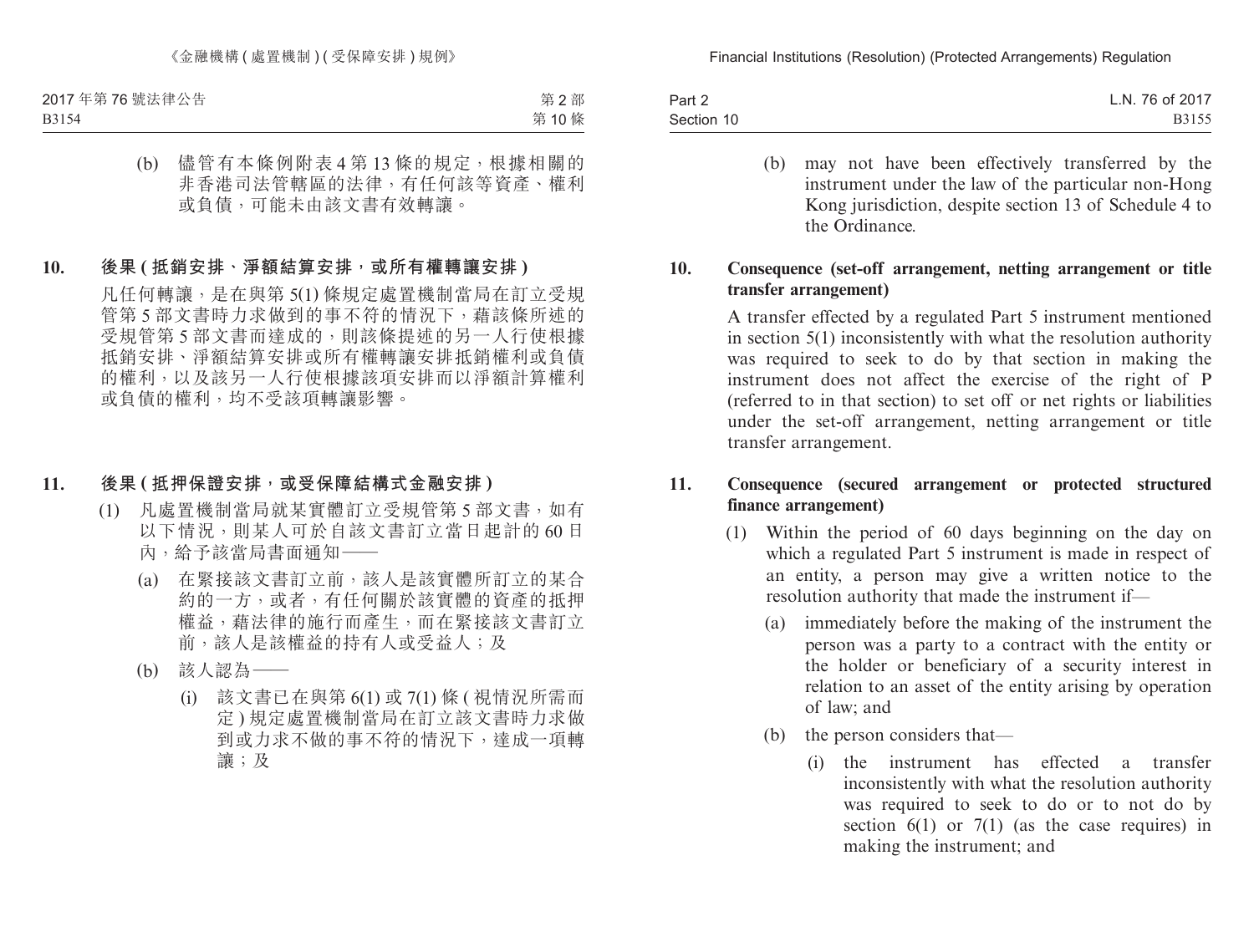第 2 部 第 11 條

- (ii) 該人在該合約下的資產、權利或負債,或該抵 押權益,已受該文書的訂立所影響。
- (2) 有關通知須——
	- (a) 識別有關受規管第 5 部文書;
	- (b) 提供第 (1)(a) 款所述合約或抵押權益的細節;及
	- (c) 識別該人認為其已受該文書的訂立所影響的資產、 權利、負債或抵押權益。
- (3) 給予通知的人,亦須因應要求,提供處置機制當局合理 地要求的額外資料。
- (4) 處置機制當局須於適用限期內,在合理切實可行範圍內, 盡快裁斷——
	- (a) 有關受規管第 5 部文書,是否已在與第 6(1) 或 7(1) 條 ( 視情況所需而定 ) 規定處置機制當局在訂立該 文書時力求做到或力求不做的事不符的情況下,達 成一項轉讓;及
	- (b) 有關通知所識別的資產、權利、負債或抵押權益, 是否已受該文書的訂立所影響。
- (5) 處置機制當局如裁斷,有關受規管第 5 部文書 (**有關文書** ) 具有第 (4)(a) 及 (b) 款所述效果, 則須藉補充財產轉讓 文書或逆向財產轉讓文書,將資產、權利或負債,轉讓 予有關文書中的受讓人或出讓人 ( 視何者屬適當而定 ), 以達致第 (6) 款所述目標。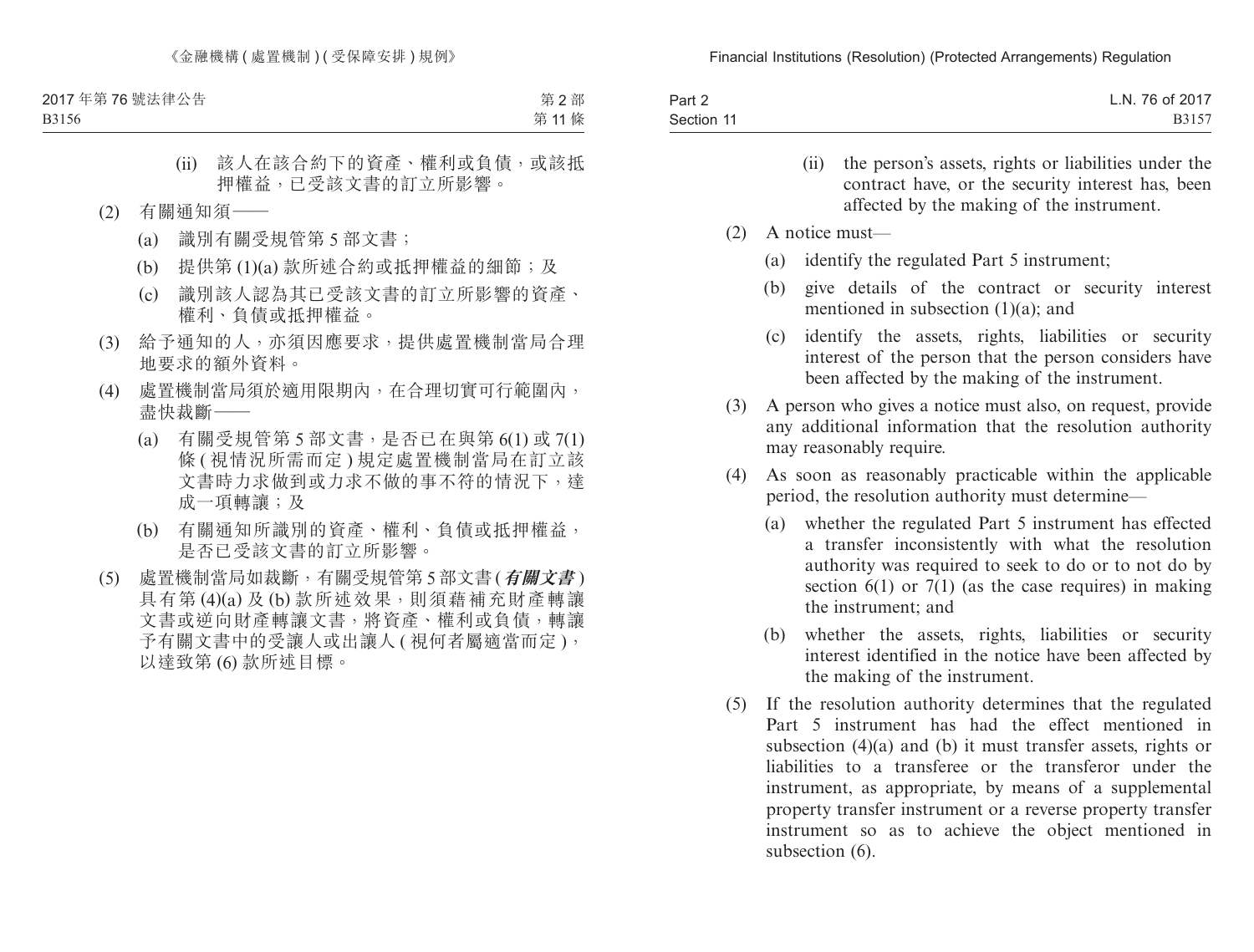B3158

第 2 部 第 11 條

- (6) 有關目標,是促成下述結果:假若處置機制當局在訂立 有關受規管第 5 部文書時的行事方式,並非與第 6(1) 或 7(1) 條 ( 視情況所需而定 ) 規定該當局力求做到或力求 不做的事不符的話,便會帶來的結果。
- (7) 處置機制當局如裁斷,有關受規管第 5 部文書不具有第 (4)(a) 及 (b) 款所述效果,則須向給予有關通知的人,說 明裁斷的原因。
- (8) 適用限期是指——
	- (a) 自接獲有關通知當日起計的 60 日 (**初段限期** );及
	- (b) 初段限期根據第 (9) 款獲延長的限期。
- (9) 處置機制當局如認為,基於有關通知所帶出的事宜的複 雜程度,倘不延長限期,裁斷有關受規管第 5 部文書是 否具有第 (4)(a) 及 (b) 款所述效果, 便並非切實可行, 則 可將初段限期,延長最多 60 日。
- (10) 處置機制當局如根據第 (9) 款延長初段限期,則須在合 理切實可行範圍內,盡快將延長限期一事,以及延長的 期間,告知給予有關通知的人。
- (11) 凡有關受規管第 5 部文書具有第 (4)(a) 及 (b) 款所述效果, 是因為轉讓或不轉讓某些資產、權利或負債,則根據第 (5) 款轉讓的,可以是該等資產、權利或負債,如此舉並 非切實可行,則根據第(5)款轉讓的,亦可以是處置機 制當局認為等同該等資產、權利或負債的其他資產、權 利或負債。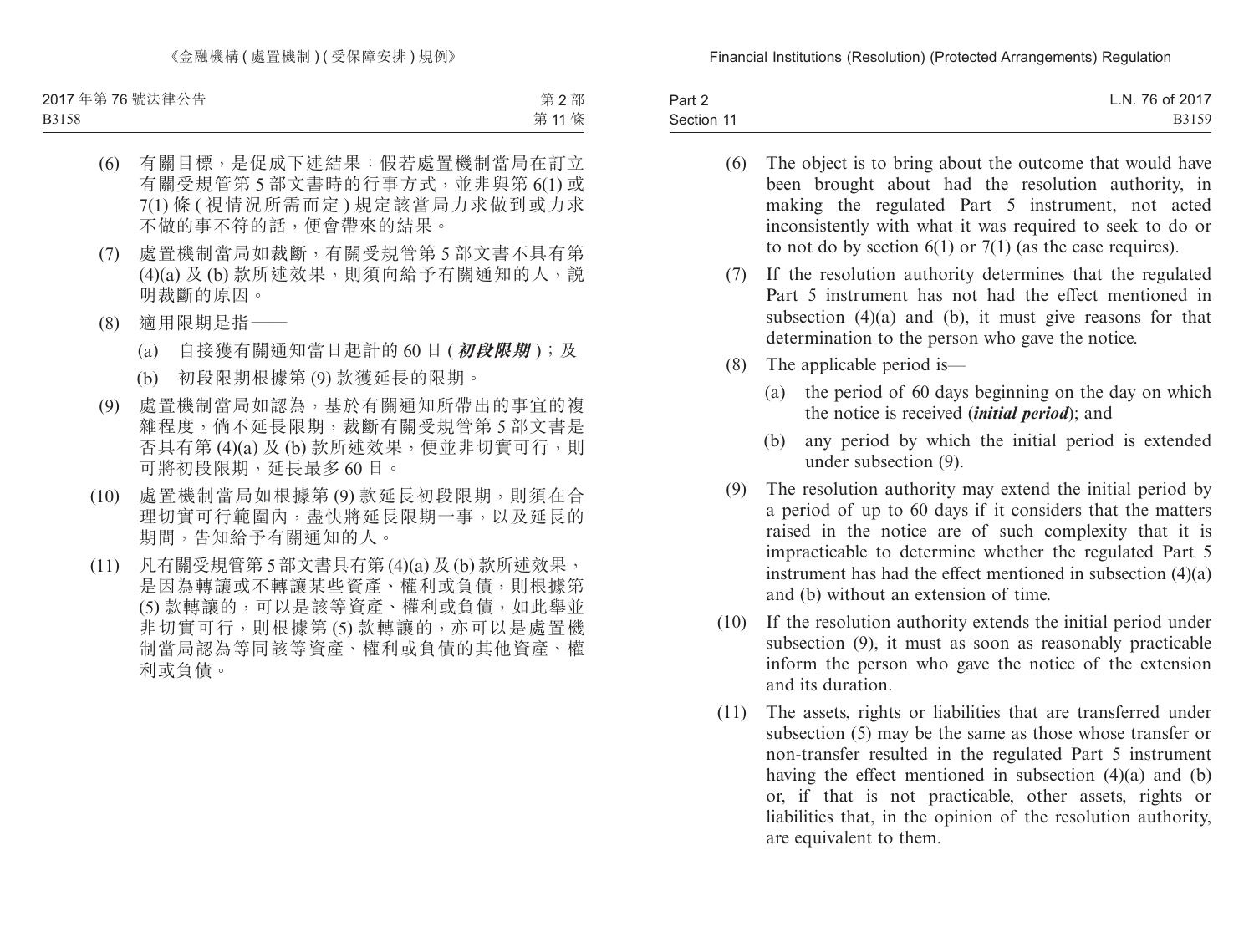第 2 部 第 12 條

### **12. 後果 ( 受保障結算及交收系統安排 )**

凡第 8(1) 條規定處置機制當局在訂立受規管第 5 部文書時力 求做到某事,而該文書在與該事不符的情況下,達成一項轉 讓,則在該條所述的受保障結算及交收系統安排的運作受該 項轉讓干擾的範圍內,該項轉讓屬無效。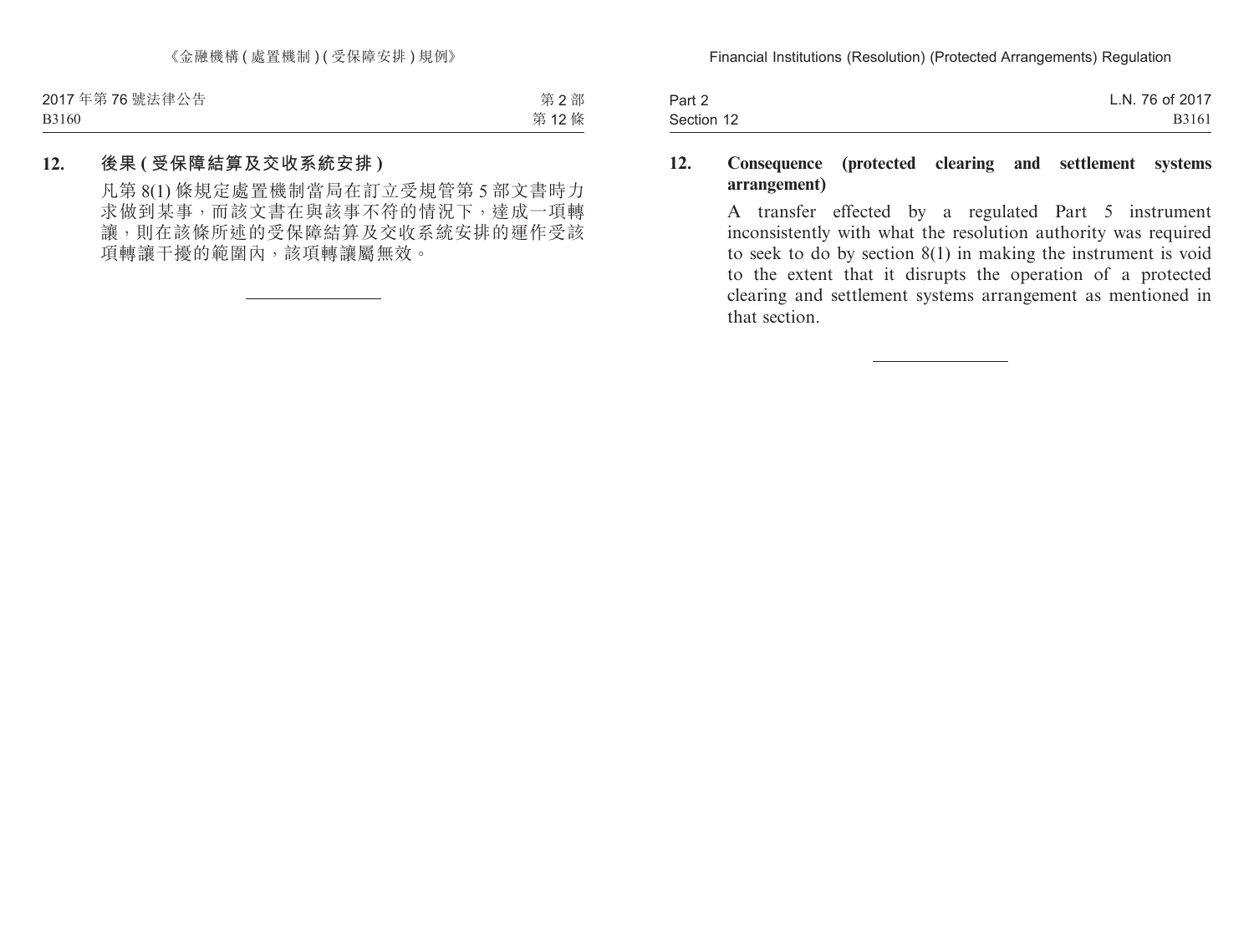第 3 部 第 13 條

# **第 3 部**

### **內部財務重整:保障**

#### **13. 釋義**

- (1) 在本部中——
- **內部財務重整條文** (bail-in provision) 具有本條例第 58(3) 條 所給予的涵義;
- **受保障負債** (protected liability) 指既非本條例第 58(9) 條所界 定的獲豁除負債,而又符合以下描述的負債——
	- (a) 受影響實體欠某特定人士 (**債權人** ) 的;
	- (b) 債權人或受影響實體其中一方,有權根據他們之間 訂立的抵銷安排、淨額結算安排或所有權轉讓安 排,抵銷或以淨額計算;
	- (c) 如負債關乎金融合約——沒有轉換 ( 不論是按照 (b) 段所述安排的條款轉換、透過訂定內部財務重整條 文轉換,還是以其他方式轉換) 成淨額債項、淨額 申索或淨額義務;
	- (d) 如負債關乎任何其他種類的合約——沒有轉換 ( 不 論是按照 (b) 段所述安排的條款轉換、透過訂定內 部財務重整條文轉換,還是以其他方式轉換) 成淨 額債項、淨額申索或淨額義務,亦沒有被看待為猶 如它已被如此轉換;及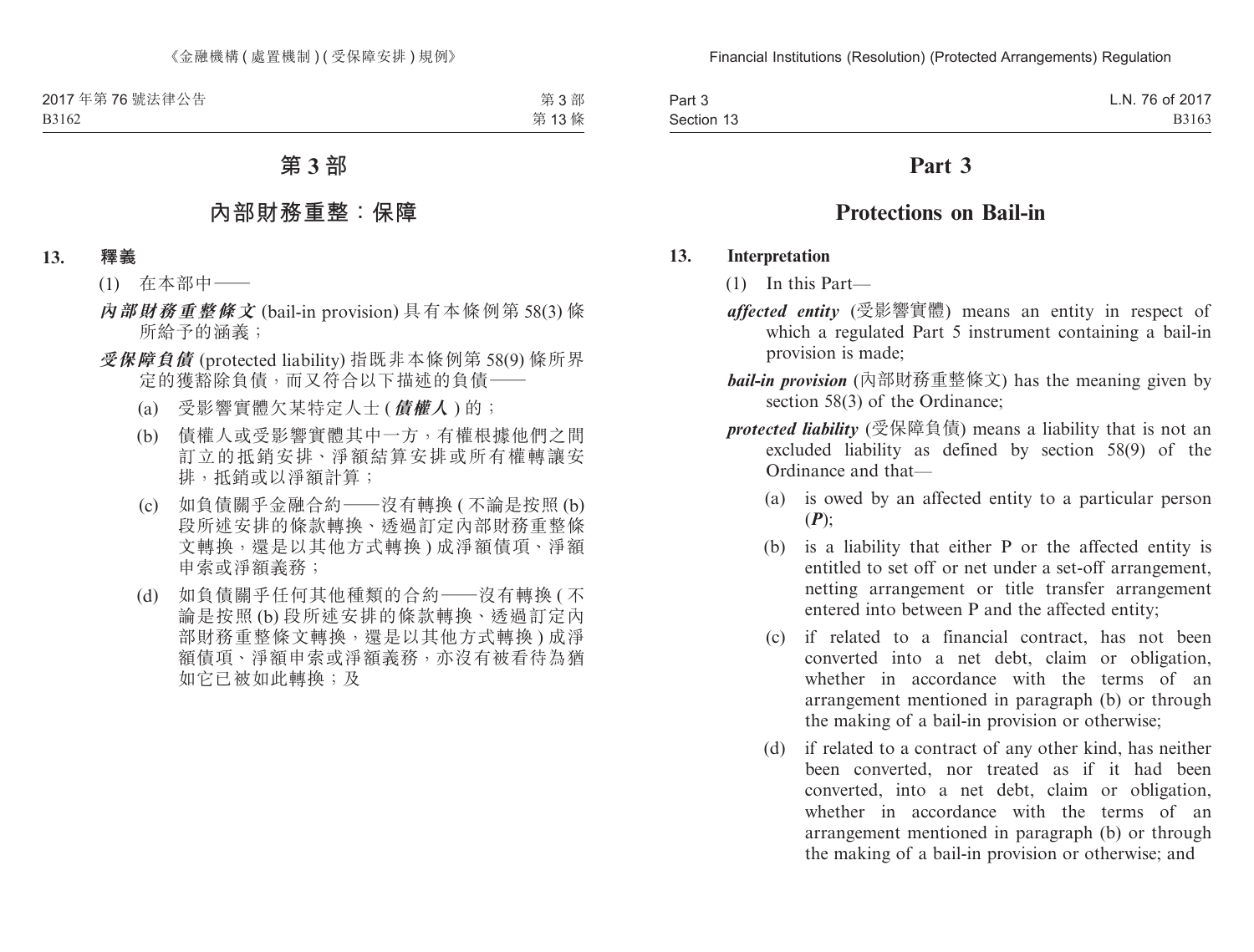B3164

第 3 部 第 13 條

- (e) 沒有被第 (2) 款豁除;
- **受影響實體** (affected entity) 的涵義如下︰凡任何受規管第 5 部文書就某實體訂立,而該文書載有內部財務重整條文, 該實體即屬**受影響實體**;
- **所需款項** (required sum) 的涵義如下︰凡有內部財務重整條 文,就受保障負債而訂定,而該條文影響某人,且處置 機制當局認為,要令該人回復假若有關情況曾發生的話 該人便會身處的狀況,必須有某款項,該款項即屬**所需 款項**。上述有關情況,指——
	- (a) 該受保障負債被轉換 ( 不論是按照本款中**受保障負 債** 的定義的 (b) 段所述安排的條款轉換、透過訂定 內部財務重整條文轉換,還是以其他方式轉換 ) 成 淨額債項、淨額申索或淨額義務,或被看待為猶如 它已被如此轉換;及
	- (b) 該內部重整條文,是就該淨額債項、淨額申索或淨 額義務而訂定的。
- (2) 就第 (1) 款中**受保障負債**的定義的 (e) 段而言,任何負債 如符合以下其中一項描述,即被豁除——
	- (a) 就資本票據而欠的,而該票據是由有關受影響實體 發行的;
	- (b) 就後償債項而欠的,而該債項是由有關受影響實體 發行的;
	- (c) 就無抵押債務票據而欠的,而該票據是由有關受影 響實體發行的可轉讓證券;
	- (d) 是關乎某票據或合約的無抵押負債,而該票據或合 約——
		- (i) 在其發行或訂立當日後 12 個月或多於 12 個月 到期;及
		- (ii) 並非金融合約;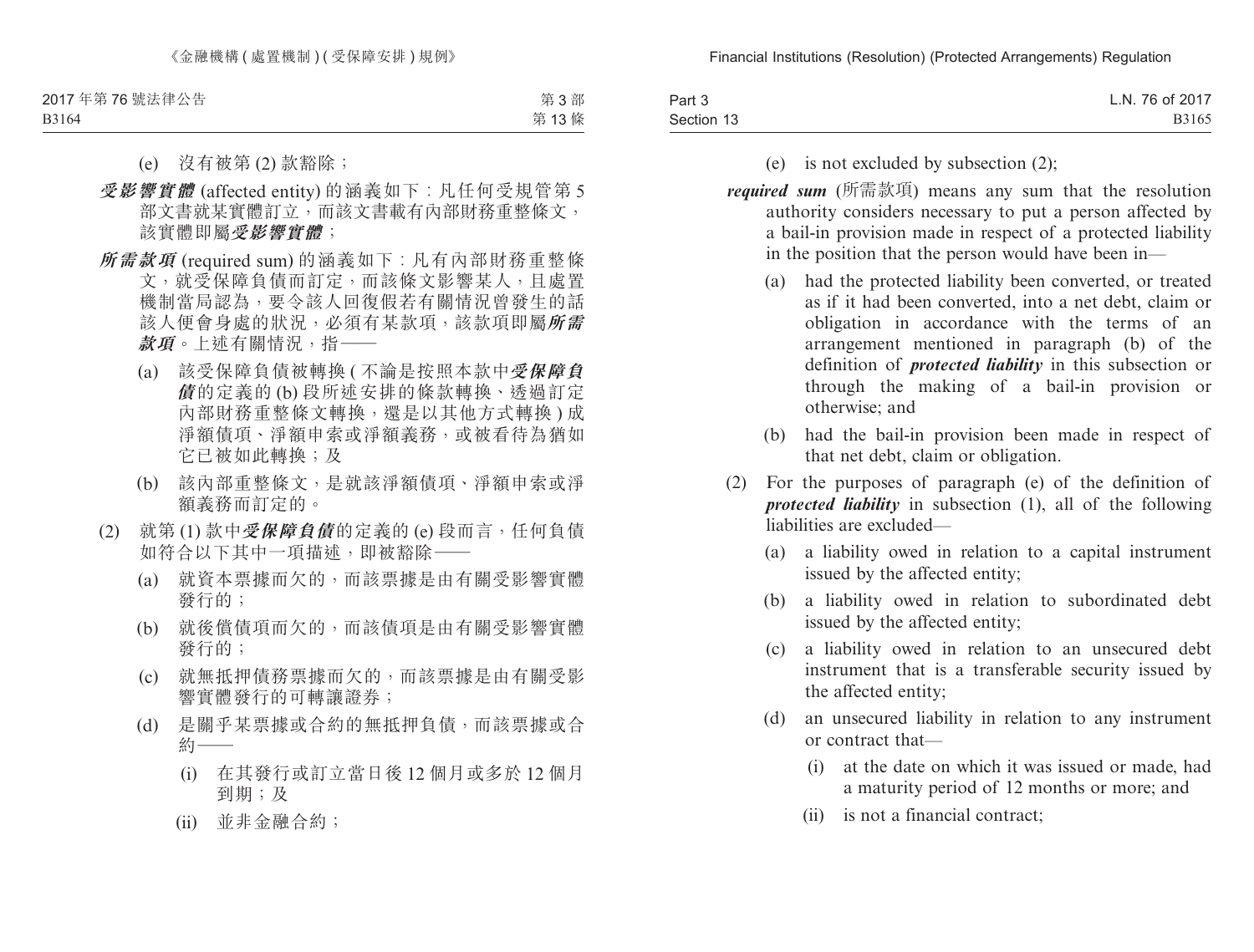B3166

第 3 部 第 14 條

- (e) 是欠有關受影響實體的集團公司的無抵押債務,但 並不是就金融合約而欠的;
- (f) 關於存款,而且並非本條例附表 5 第 2(b) 或 (c) 條 所列的負債;
- (g) 關於損害賠償申索、損害賠償裁決或彌償申索。
- (3) 就第 (1) 款中**受保障負債**的定義而言——
	- (a) 以下問題並不相干——
		- (i) 准許債權人或受影響實體抵銷負債或以淨額計 算負債的安排,是否亦准許債權人或受影響實 體對另一人抵銷權利及負債,或對另一人以淨 額計算權利及負債;或
		- (ii) 債權人或受影響實體的抵銷或淨額計算權利, 是否在某特定事件發生時方可行使;及
	- (b) 凡債務人假若決定行使抵銷或淨額計算權利的話, 會能夠為有關負債抵銷任何款項 (**經抵銷款項** ), 而該負債的結欠金額,參照經抵銷款項而減少,該 負債即被看待為猶如它已被轉換成淨額債項、淨額 申索或淨額義務。

#### **14. 抵銷安排、淨額結算安排,及所有權轉讓安排**

(1) 處置機制當局須力求不行使就受保障負債訂定內部財務 重整條文的權力。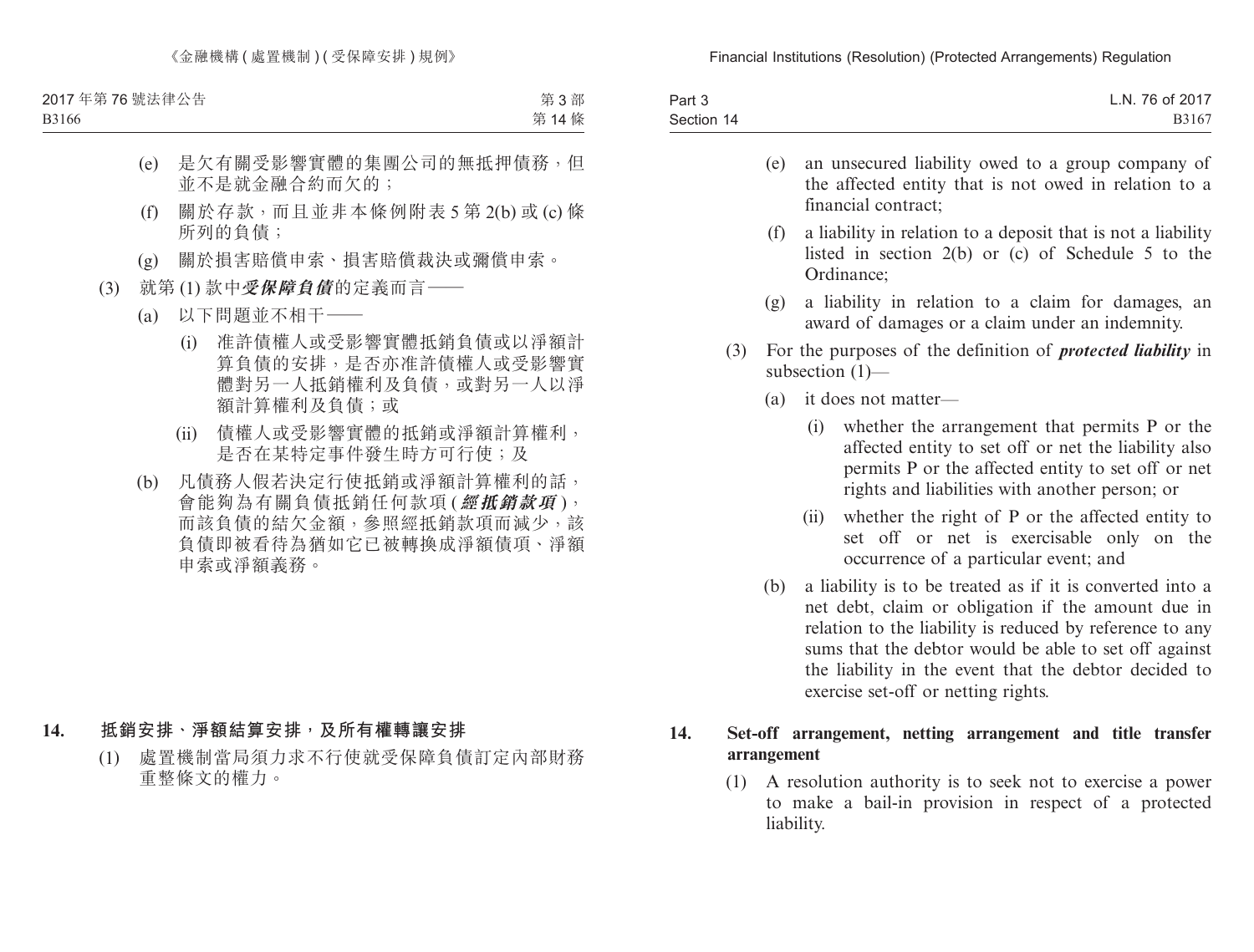《金融機構 ( 處置機制 ) ( 受保障安排 ) 規例》

2017 年第 76 號法律公告 B3168

第 3 部 第 15 條

- (2) 然而,第 (1) 款無礙本條例第 58(3)(c) 條所述的內部財務 重整條文,為以下目的而訂定,或為與以下目的相關的 事官而訂定:將受保障負債,轉換成一
	- (a) 會在該條文訂定之時,根據抵銷安排、淨額結算安 排或所有權轉讓安排而結欠的淨額債項、淨額申索 或淨額義務;或
	- (b) 該淨額債項、淨額申索或淨額義務的估算。

#### **15. 後果 ( 內部財務重整條文 )**

- (1) 凡處置機制當局於某日,就某實體訂立受規管第 5 部文 書,而某人 (**受影響人士** ) 認為——
	- (a) 該文書有就受保障負債,訂定內部財務重整條文; 及
	- (b) 因此,該實體欠該受影響人士的某項債務,有受影 響,

則該受影響人士可於自該日起計的 60 日內,給予該當 局書面通知。

- (2) 上述通知須——
	- (a) 識別有關受規管第 5 部文書;
	- (b) 指明根據聲稱,內部財務重整條文是如何就受保障 負債而訂定的;及
	- (c) 識別受影響人士認為有受影響的欠自己的債務。
- (3) 受影響人士亦須因應要求,提供處置機制當局合理地要 求的額外資料。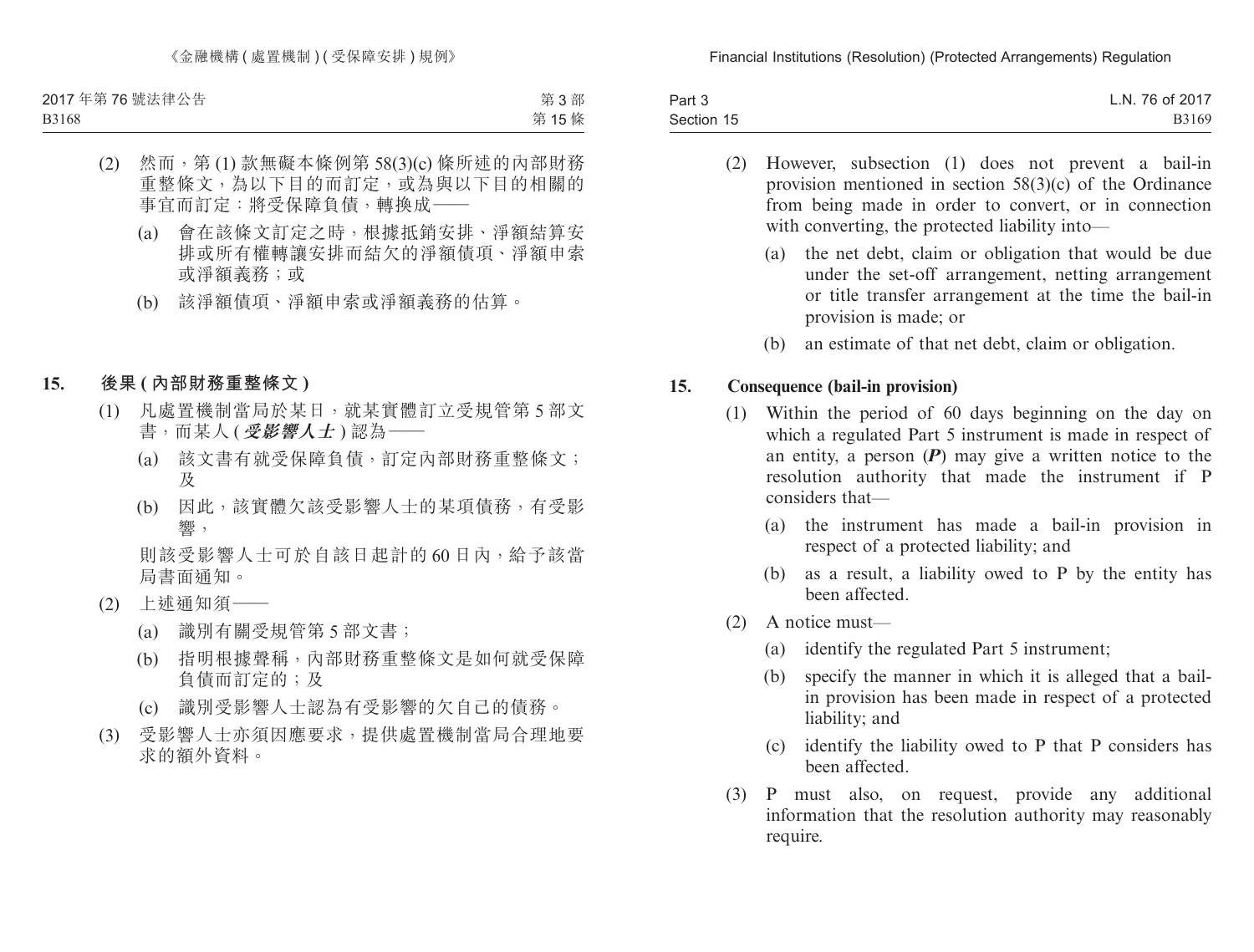B3170

第 3 部 第 15 條

- (4) 處置機制當局須於適用限期內,在合理切實可行範圍內, 盡快裁斷——
	- (a) 有關受規管第 5 部文書,有否就受保障負債訂定內 部財務重整條文;及
	- (b) 有關通知所識別的負債,是否因此而有受影響。
- (5) 處置機制當局如裁斷,有關受規管第 5 部文書具有第 (4)(a) 及 (b) 款所述效果, 則須力求採取第(7) 款指明的 步驟,其中任何一項或多於一項步驟均可。
- (6) 處置機制當局如裁斷,有關受規管第 5 部文書不具有第 (4)(a) 及 (b) 款所述效果,則須向受影響人士,說明裁斷 的原因。
- (7) 可採取的步驟如下——
	- (a) 如 有 關 內 部 財 務 重 整 條 文,並 非 連 同 本 條 例 第 33(2)(b) 條所述的穩定措施 ( 轉讓予過渡機構 ) 而訂 定的——
		- (i) 透過訂立第 5 部文書,致使受影響實體向受影 響人士發行 ( 按處置機制當局估計 ) 價值等同 所需款項的證券,或以其他方式,促致受影響 實體如此發行證券;
		- (ii) 透過訂立第 5 部文書,將由受影響實體發行而 ( 按處置機制當局估計 ) 價值等同所需款項的 證券,轉讓予受影響人士,或以其他方式,促 致此項轉讓;或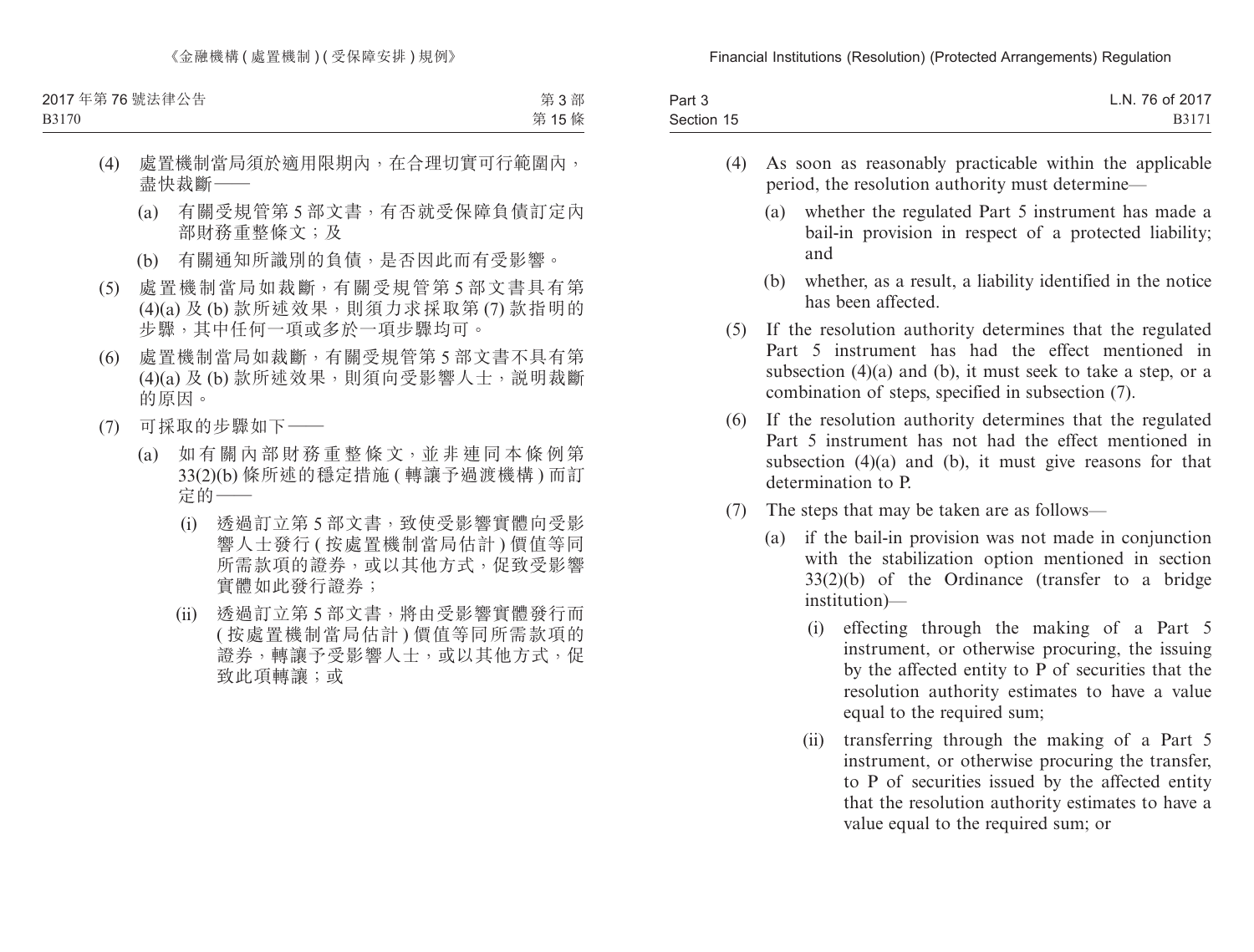《金融機構 ( 處置機制 ) ( 受保障安排 ) 規例》

2017 年第 76 號法律公告

第 3 部

B3172

第 15 條

- (iii) 要求受影響實體,轉讓所需款項予受影響人 士;或
- (b) 如有關內部財務重整條文,是連同本條例第 33(2)(b) 條所述的穩定措施 (轉讓予過渡機構) 而訂定的一
	- (i) 透過訂立第 5 部文書,致使受影響實體或過渡 機構,向受影響人士發行 ( 按處置機制當局估 計) 價值等同所需款項的證券, 或以其他方式, 促致受影響實體或過渡機構如此發行證券;
	- (ii) 透過訂立第 5 部文書,將由受影響實體或過渡 機構發行而 ( 按處置機制當局估計 ) 價值等同 所需款項的證券,轉讓予受影響人士,或以其 他方式,促致此項轉讓;或
	- (iii) 要求受影響實體或過渡機構,轉讓所需款項予 受影響人士。
- (8) 適用限期是指——
	- (a) 自接獲有關通知當日起計的 120 日 (**初段限期** ); 及
	- (b) 初段限期根據第 (9) 或 (10) 款獲延長的限期。
- (9) 處置機制當局如認為,基於有關通知所帶出的事宜的複 雜程度,倘不延長限期,裁斷有關受規管第 5 部文書是 否具有第 (4)(a) 及 (b) 款所述效果, 便並非切實可行, 則 可將初段限期,延長最多 120 日 (**首段延申期** )。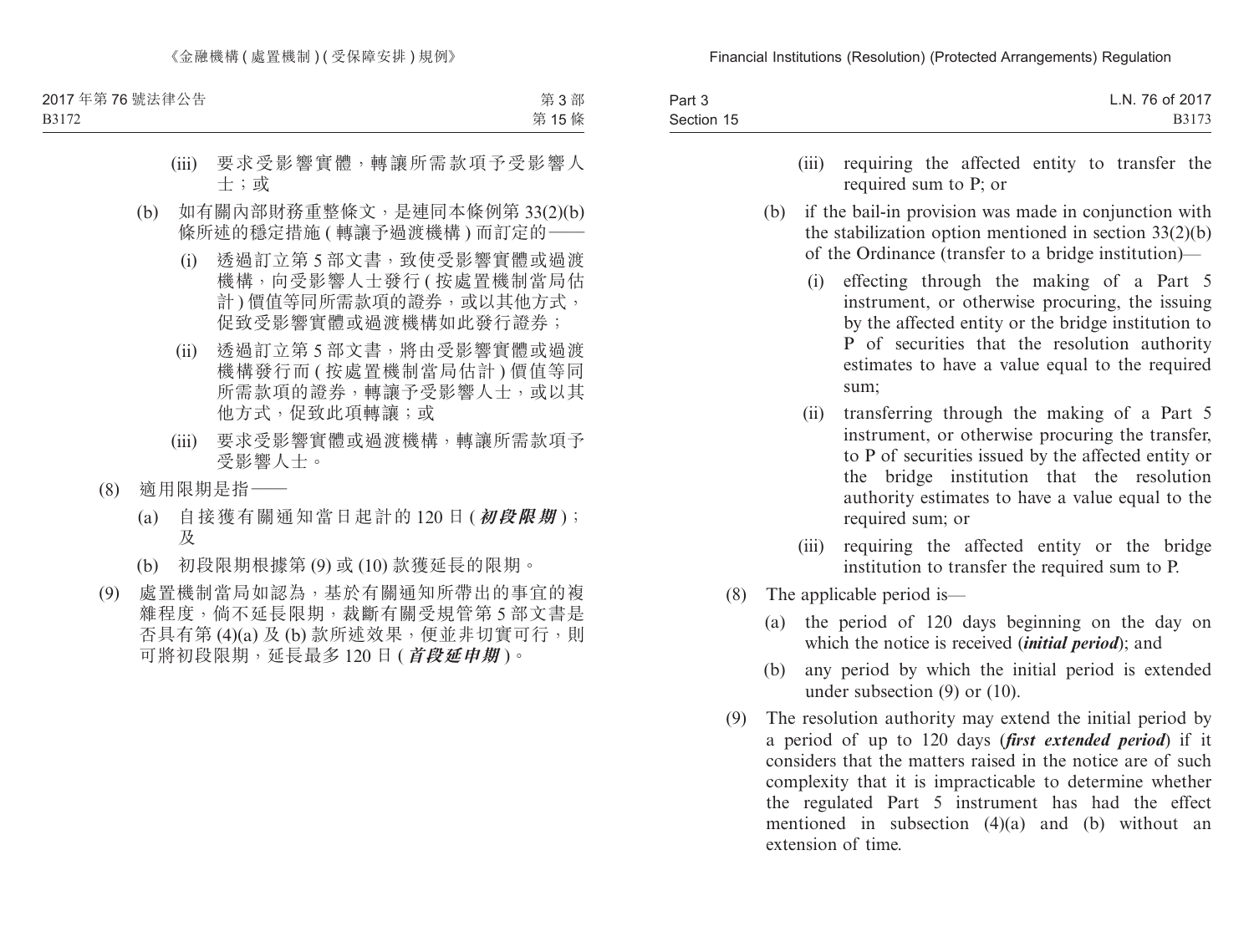第 3 部 第 15 條

- (10) 處置機制當局如認為,基於有關通知所帶出的事宜的複 雜程度,倘不進一步延長限期,裁斷有關受規管第 5 部 文書是否具有第 (4)(a) 及 (b) 款所述效果,便並非切實 可行,則可將(已延長至首段延申期的)初段限期,延 長最多 120 日。
- (11) 處置機制當局如根據第 (9) 或 (10) 款延長限期,則須在 合理切實可行範圍內,盡快將延長限期一事,以及延長 的期間,告知受影響人士。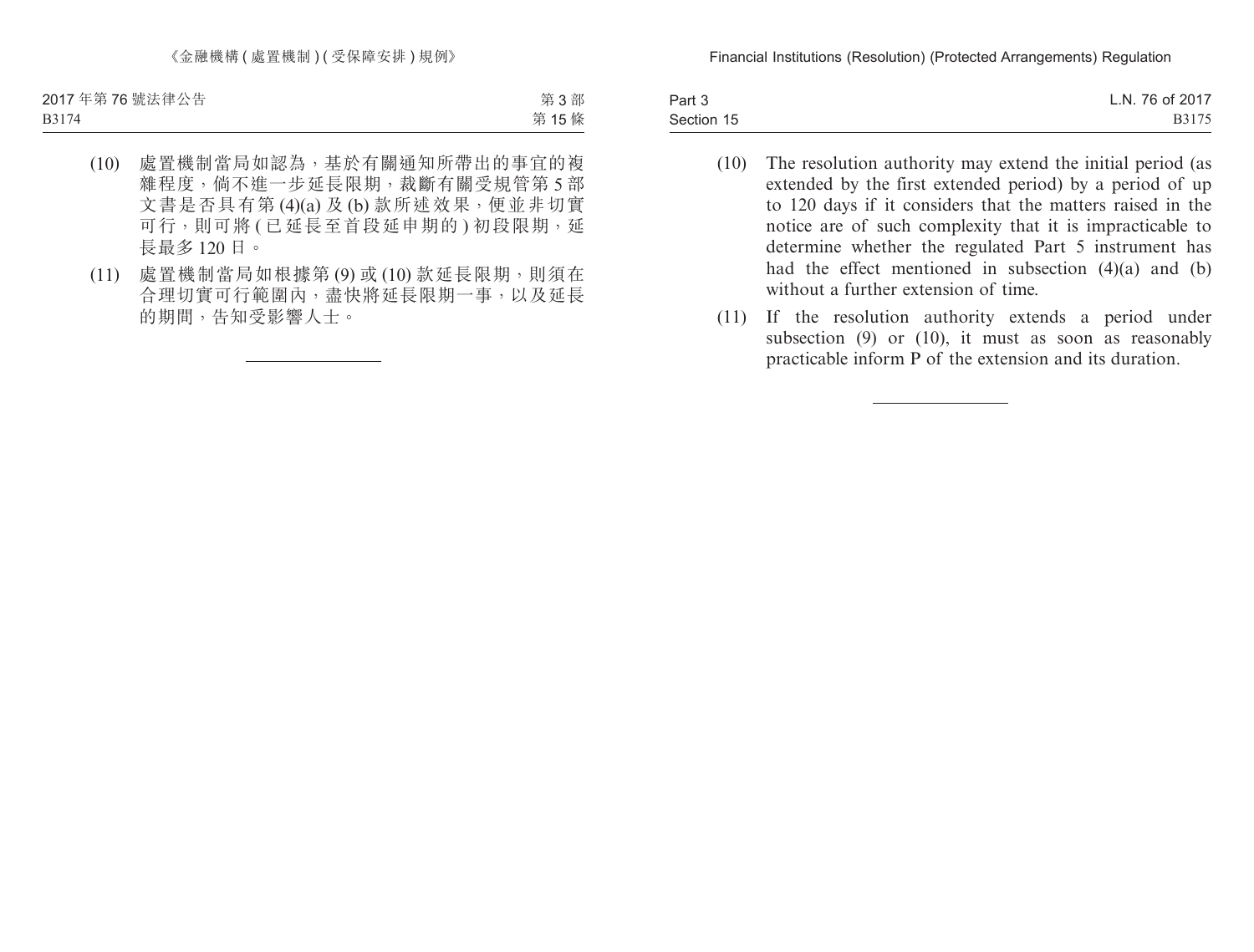**附表**

[ 第 2 條 ]

# **金融合約**

- 1. 證券合約,包括——
	- (a) 可轉讓證券 ( 或其組別或指數 ) 的購買、售賣或出 借合約;及
	- (b) 可轉讓證券 ( 或其組別或指數 ) 的回購或逆向購買 交易。
- 2. 屬金融性質的商品合約,包括——
	- (a) 在未來交付的商品 ( 或其組別或指數 ) 的購買、售 賣或出借合約;及
	- (b) 商品 ( 或其組別或指數 ) 的回購或逆向購買交易。
- 3. 衍生工具合約,即符合以下描述的金融工具 ( 並且包括遠期 合約、期貨合約、期權合約及掉期協議 ) ︰該工具並非債券、 貸款、股份、票據或結構式金融工具,而其價值是藉參照該 工具所指定的至少一項基礎資產、金融工具、指數、率或 ( 不 論屬何種類的 ) 事物的價格或價值而釐定的,或是藉參照該 價格或價值的轉變而釐定的。
- 4. 香港貨幣或任何其他貨幣的購買、售賣或交付合約。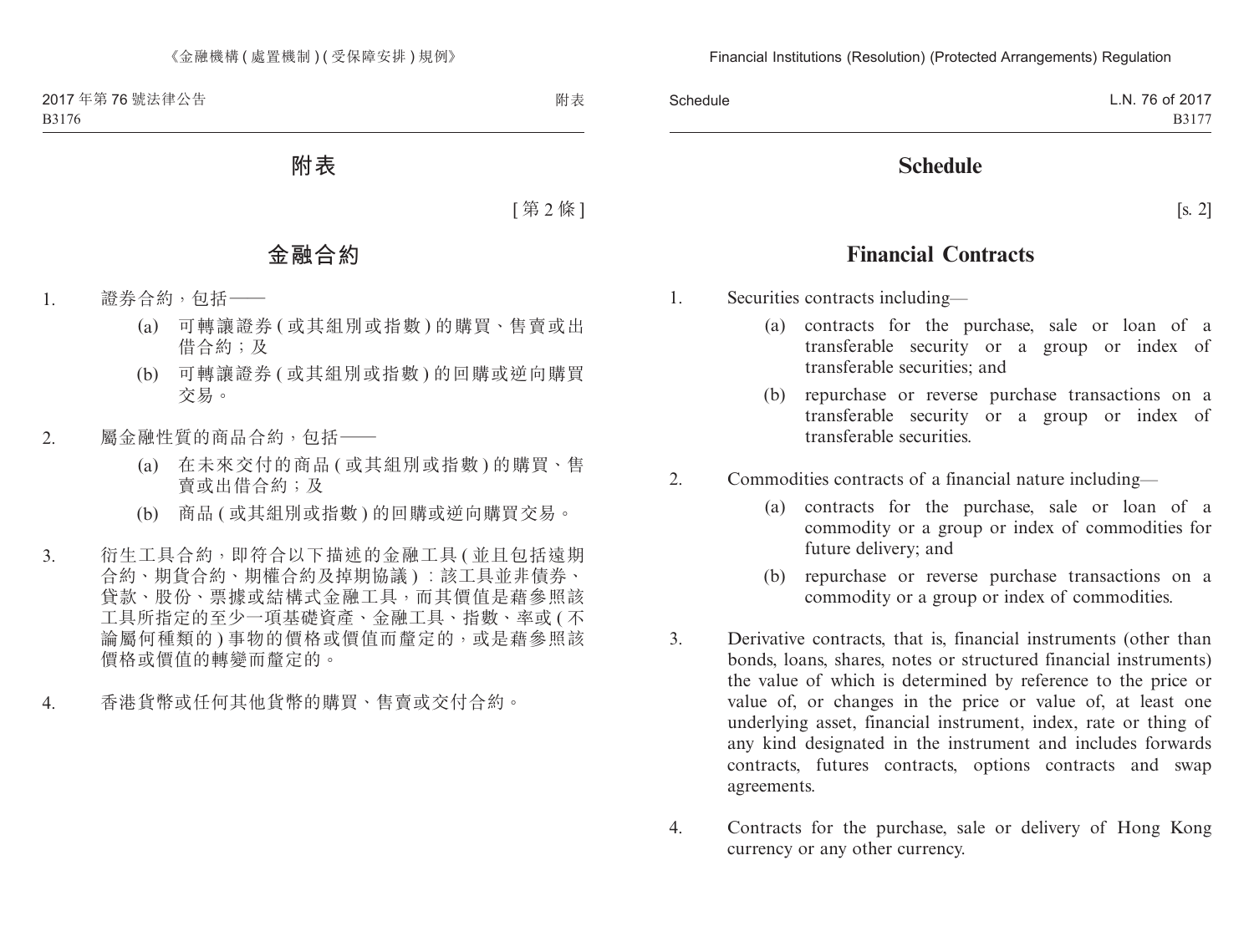5. 任何關乎第 1、2、3 及 4 項所列金融合約的主協議。

財經事務及庫務局局長 陳家強

2017 年 5 月 9 日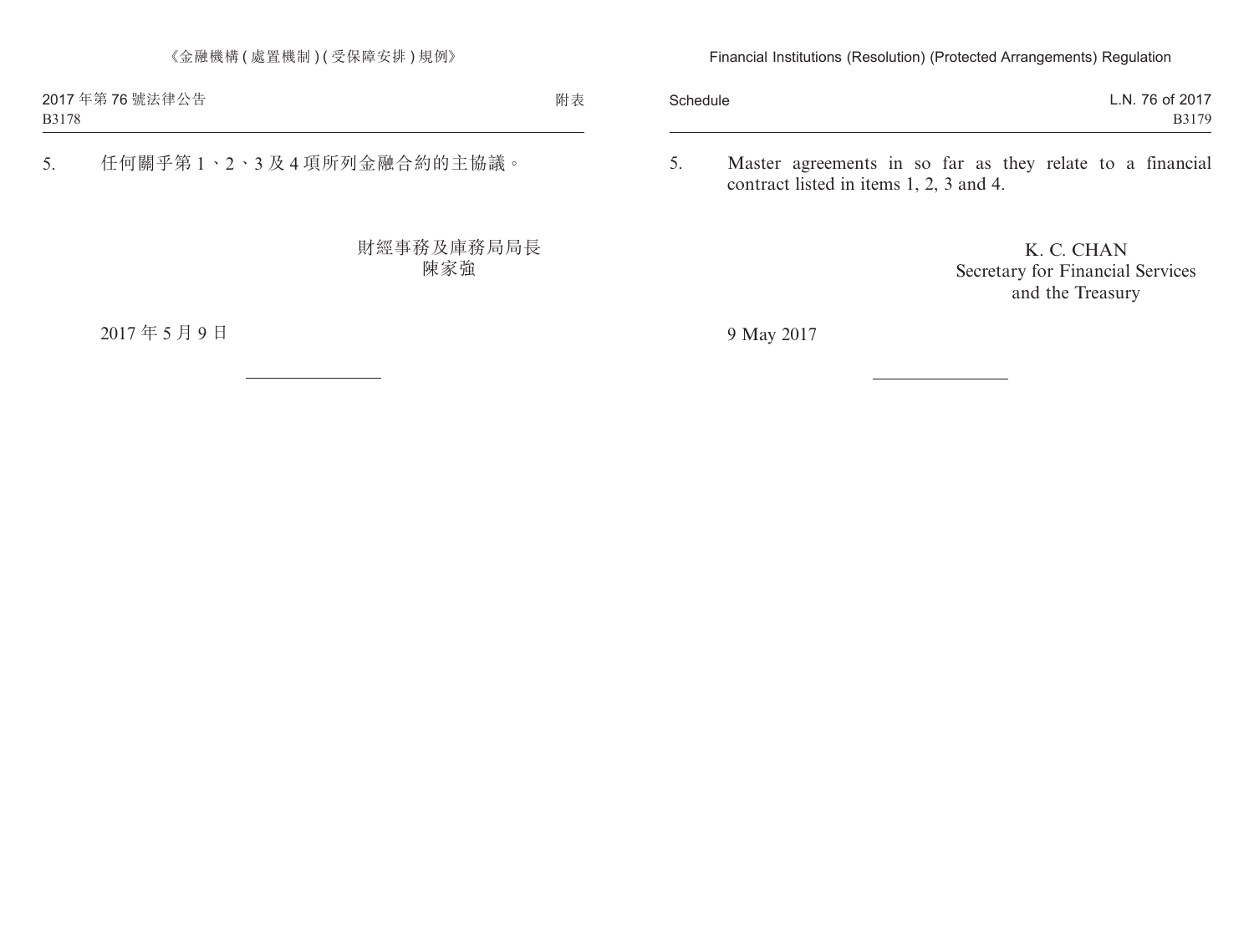註釋 第 1 段

#### **註釋**

本規例根據《金融機構 ( 處置機制 ) 條例》( 第 628 章 ) 第 75(1) 條訂立,訂明處置機制當局凡根據條例第 5 部,訂立導致達 成局部財產轉讓的財產轉讓文書,或訂立載有內部財務重整 條文的內部財務重整文書,則須遵守某些規定。本規例的目 的,是對某些金融安排施予適度的保障,保障該等安排的經 濟效益。受保障的安排如下:抵銷安排、淨額結算安排、抵 押保證安排、結構式金融安排、所有權轉讓安排,及結算及 交收系統安排。任何資產、權利及負債如合組上述安排,它 們一旦彼此分割的話,該等安排的經濟效益,便會受損。本 規例指明每類安排所受的保障。

- 2. 第 1 部就本規例的生效日期,訂定條文,並界定本規例所用 字詞。
- 3. 第 2 部處理對各種安排施予的保障,適用於有文書根據條例 第 5 部訂立,並導致達成局部財產轉讓的情況。
- 4. 第 5 條規定,處置機制當局在轉讓某實體在某些抵銷安排、 淨額結算安排或所有權轉讓安排之下的任何權利及負債時, 須力求將該等權利及負債全部轉讓,而非只轉讓其中部分。 該條豁除指明的權利及負債,不受規定所限。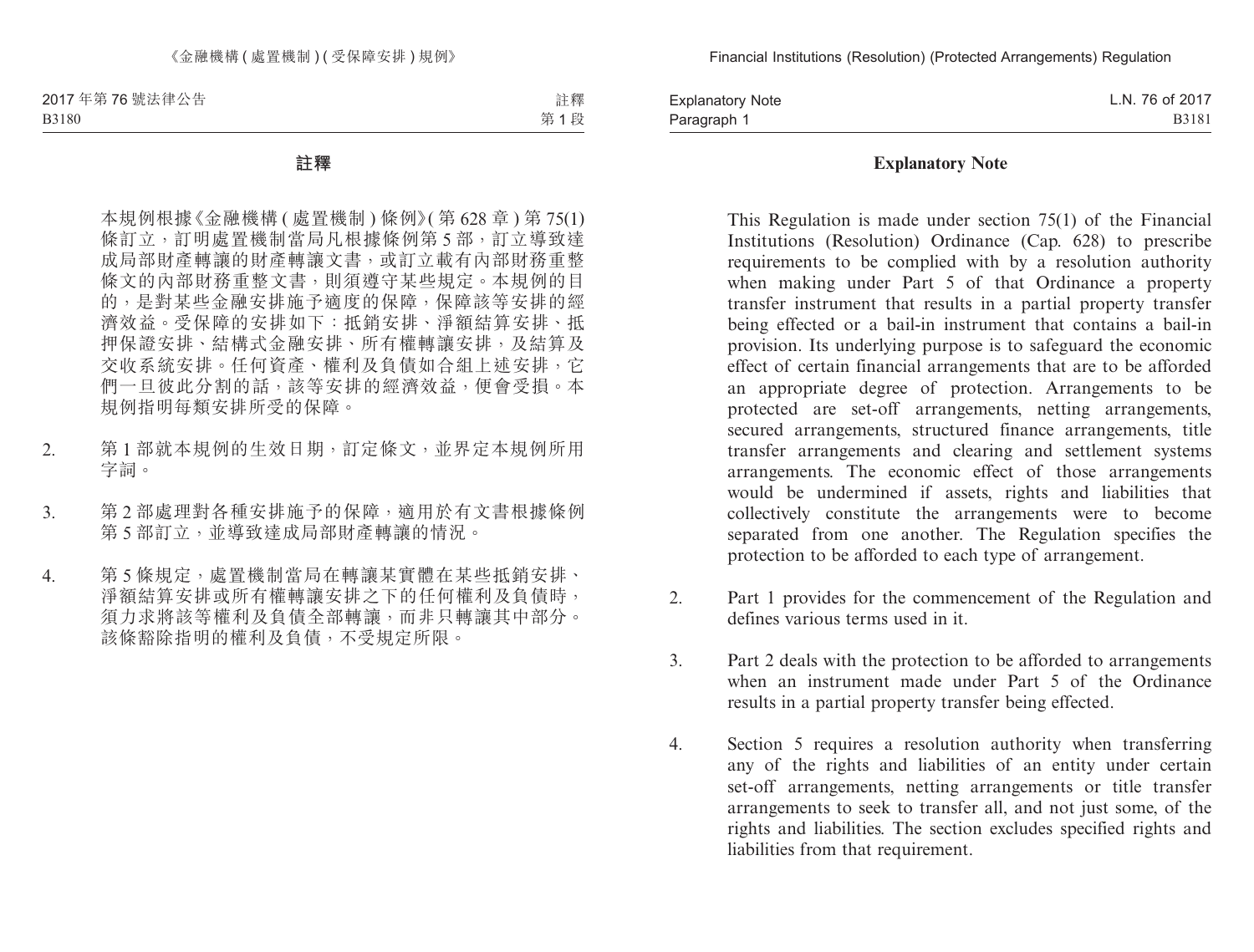《金融機構(處置機制)(受保障安排)規例》

2017 年第 76 號法律公告 B3182

註釋 第 5 段

- 5. 第 6 條規定,凡某實體根據抵押保證安排,以其資產或權利 抵押某負債,則處置機制當局在轉讓該等資產或權利時,須 力求確保該負債及有關抵押的利益,亦獲轉讓。
- 6. 第7條規定,處置機制當局在轉讓構成受保障結構式金融安 排 ( 或屬該項安排的一部分 ) 的資產、權利及負債時, 須力 求將該等資產、權利及負債全部轉讓,而非只轉讓其中部分。
- 7. 第 8 條關乎受保障結算及交收系統安排。該條規定,凡處置 機制當局在轉讓某實體屬該類安排的一部分的資產、權利及 負債時,假若不將該等資產、權利及負債全部轉讓 ( 而非只 轉讓其中部分 ),該項安排的運作,便會受干擾,則該當局 須在上述情況適用的範圍內,力求將該等資產、權利及負債 全部轉讓,而非只轉讓其中部分。
- 8. 第9條規定,儘管資產、權利或負債的轉讓,可能因為規管 該等資產、權利或負債的非香港法律的施行而屬無效,但處 置機制當局在第 5、6 或 7 條下的責任,亦視為得到履行。
- 9. 第 10 至 12 條處理處置機制當局在與第 2 部規定其力求做到 或力求不做的事不符的情況下達成一項轉讓的後果。第 10 條規定,任何人可繼續根據受影響的抵銷安排、淨額結算安 排或所有權轉讓安排,行使抵銷或以淨額計算權利或負債的 權利。第 11 條設定某程序:凡處置機制當局所訂立的文書,